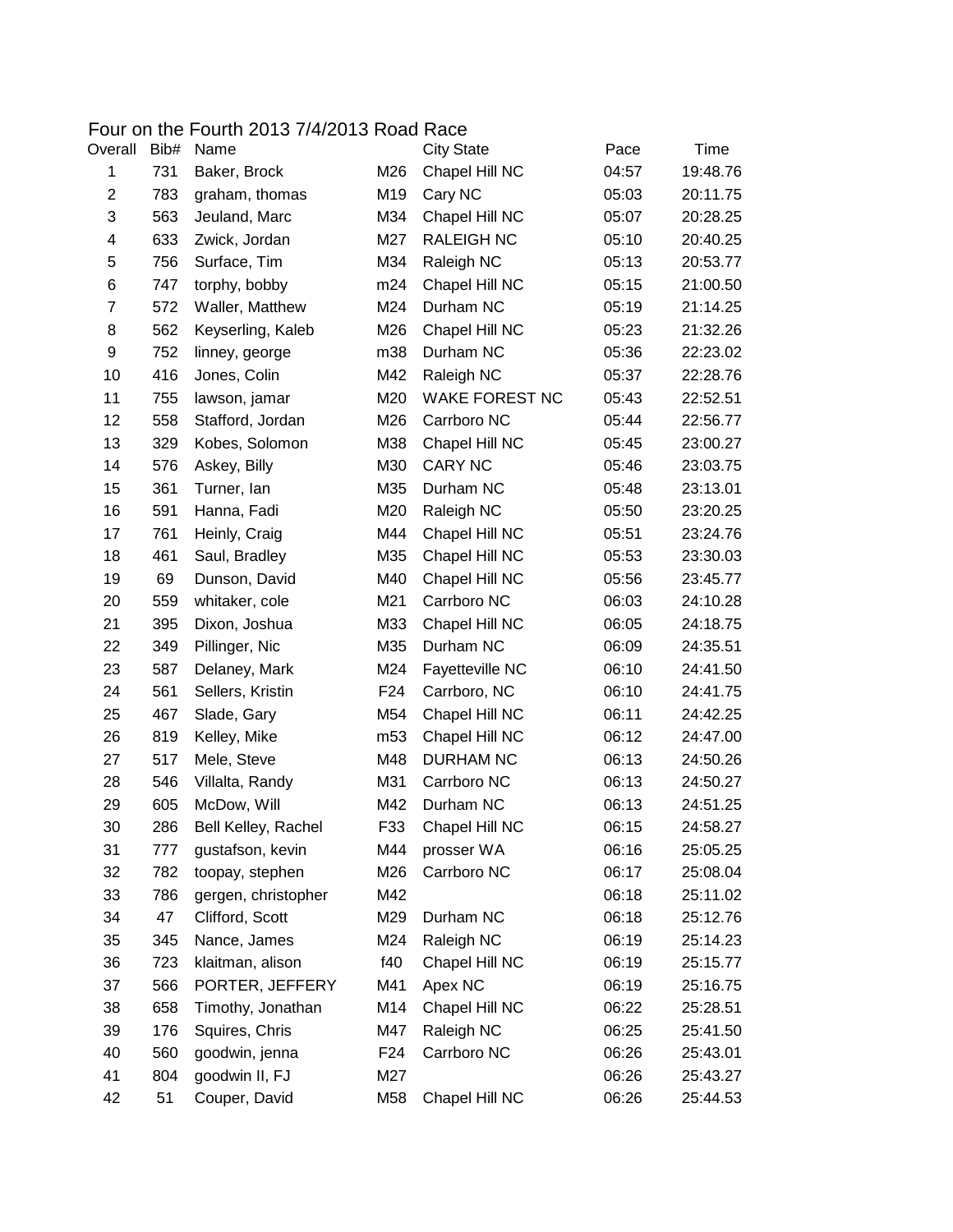| 43 | 502 | Goss, Mason         | M45             | Durham NC        | 06:28 | 25:50.53 |
|----|-----|---------------------|-----------------|------------------|-------|----------|
| 44 | 501 | Goss, Bennett       | M16             | Durham NC        | 06:28 | 25:50.76 |
| 45 | 789 | Smith, Justin       | m31             | Mebane NC        | 06:29 | 25:55.26 |
| 46 | 143 | Ortolano, Nicholas  | M29             | Durham NC        | 06:29 | 25:57.01 |
| 47 | 59  | Cunningham, Melissa | F34             | Carrboro NC      | 06:30 | 26:00.51 |
| 48 | 444 | Morgan, Leslie      | F48             | Chapel Hill NC   | 06:31 | 26:02.50 |
| 49 | 135 | Moss, Gary          | M63             | Raleigh NC       | 06:31 | 26:03.01 |
| 50 | 339 | Molloy, Phil        | M45             | WAKE FOREST NC   | 06:31 | 26:04.77 |
| 51 | 484 | Allen, Zachary      | M15             | Chapel Hill NC   | 06:31 | 26:05.01 |
| 52 | 541 | Todd, Sarah         | F <sub>25</sub> | Chapel Hill NC   | 06:32 | 26:06.26 |
| 53 | 88  | griffen, tom        | m41             | Carrboro NC      | 06:32 | 26:08.03 |
| 54 | 781 | price, patrick      | M34             | Raleigh NC       | 06:33 | 26:13.02 |
| 55 | 348 | Pilcher, Lauren     | F <sub>25</sub> | Raleigh NC       | 06:34 | 26:14.00 |
| 56 | 687 | bazemore, meredith  | f37             | Chapel Hill NC   | 06:34 | 26:14.50 |
| 57 | 357 | Swiss, Sarah        | F <sub>29</sub> | Durham NC        | 06:35 | 26:18.75 |
| 58 | 383 | Brown, William      | M50             | Chapel Hill NC   | 06:38 | 26:33.77 |
| 59 | 146 | Papazoglou, Michael | M42             | Chapel Hill NC   | 06:39 | 26:36.02 |
| 60 | 672 | Larson, Sara        | F39             | Chapel Hill NC   | 06:41 | 26:43.75 |
| 61 | 646 | Jones, Michael      | M37             | Chapel Hill NC   | 06:42 | 26:47.01 |
| 62 | 405 | Gogniat, Susan      | F <sub>22</sub> | Monroeville PA   | 06:44 | 26:55.77 |
| 63 | 555 | terry, samantha     | f23             | Chapel Hill NC   | 06:45 | 27:01.77 |
| 64 | 393 | Diaz, Brian         | M37             | Chapel Hill NC   | 06:47 | 27:07.27 |
| 65 | 74  | Florack, Russell    | M48             | Durham NC        | 06:48 | 27:11.00 |
| 66 | 767 | Knight, Rodney      | M52             | Chapel Hill NC   | 06:50 | 27:18.75 |
| 67 | 653 | Clapp, David        | M25             | Chapel Hill NC   | 06:50 | 27:21.02 |
| 68 | 651 | phillips, tim       | M53             | New Orleans LA   | 06:50 | 27:21.25 |
| 69 | 584 | Crawford, Jason     | m37             | Chapel Hill NC   | 06:51 | 27:22.76 |
| 70 | 328 | Kelley, Drew        | M33             | Chapel Hill NC   | 06:51 | 27:25.03 |
| 71 | 776 | Merritt, Nicolas    | M21             | Chapel Hill NC   | 06:51 | 27:25.03 |
| 72 | 14  | Astrachan, Owen     | M57             | Chapel Hill NC   | 06:53 | 27:33.03 |
| 73 | 778 | Sawyer, Simon       | M46             | Chapel Hill NC   | 06:54 | 27:36.00 |
| 74 | 445 | murray, brendan     | m25             | Boone NC         | 06:55 | 27:40.76 |
| 75 | 617 | Ross, Timothy       | M39             | Carrboro NC      | 06:56 | 27:43.50 |
| 76 | 401 | Eskew, Olivia       | F <sub>21</sub> | Chapel Hill NC   | 06:56 | 27:45.76 |
| 77 | 108 | Kalin, Paul         | M42             | Durham NC        | 06:57 | 27:48.27 |
| 78 | 735 | Lewis, Jim          | M46             | Chapel Hill NC   | 06:59 | 27:57.10 |
| 79 | 602 | Martin, Steven      | M46             | Raleigh NC       | 07:02 | 28:07.62 |
| 80 | 26  | Brees, Scott        | M45             | Chapel Hill NC   | 07:02 | 28:08.10 |
| 81 | 814 | alston, marvin      | M43             |                  | 07:02 | 28:08.34 |
| 82 | 590 | Elwell, Richard     | M36             | Raleigh NC       | 07:04 | 28:14.61 |
| 83 | 79  | Gilbert, Craig      | M53             | <b>DURHAM NC</b> | 07:06 | 28:22.11 |
| 84 | 451 | pass, david         | M45             | Chapel Hill NC   | 07:06 | 28:22.62 |
| 85 | 20  | bonneau, kara       | f33             | Durham NC        | 07:06 | 28:23.11 |
| 86 | 90  | guiteras, raymond   | m38             | Brooklyn NY      | 07:07 | 28:27.36 |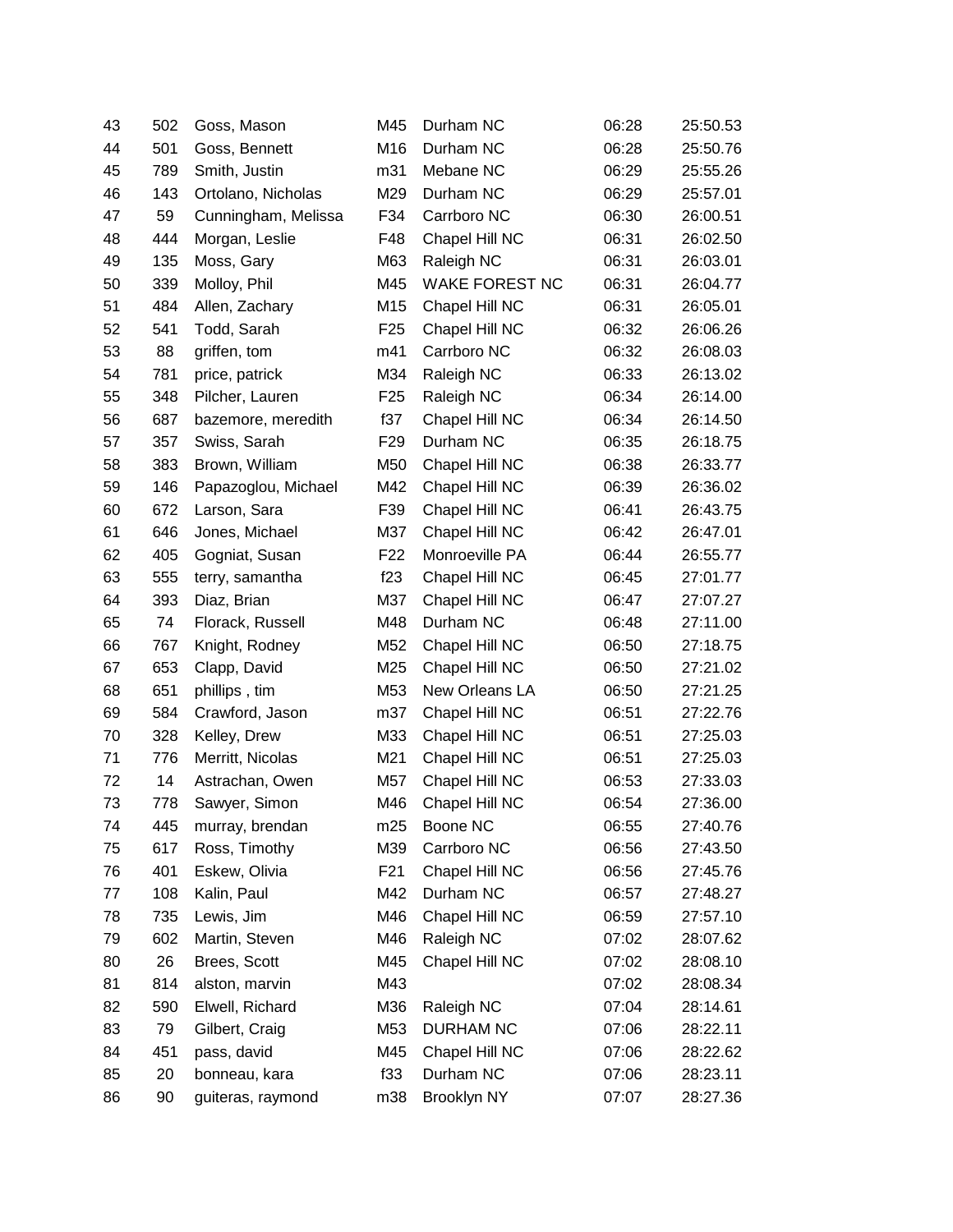| 87  | 161 | Savage, Eric            | M42             | Chapel Hill NC   | 07:07 | 28:29.63 |
|-----|-----|-------------------------|-----------------|------------------|-------|----------|
| 88  | 392 | DeLorenzo, Lisa         | F24             | Apex NC          | 07:08 | 28:30.84 |
| 89  | 355 | Straus, Hank            | M58             | Chapel Hill NC   | 07:08 | 28:32.36 |
| 90  | 60  | Daley, Lucas            | M9              | Carrboro NC      | 07:10 | 28:38.13 |
| 91  | 343 | Morris, Gracie          | F <sub>12</sub> | Chapel Hill NC   | 07:10 | 28:38.86 |
| 92  | 737 | Drake, Jonathan         | M47             | Chapel Hill NC   | 07:10 | 28:38.87 |
| 93  | 564 | Zabel, Becca            | F <sub>25</sub> | Chapel Hill NC   | 07:13 | 28:50.59 |
| 94  | 650 | Krouse, Nick            | M26             | Chapel Hill, NC  | 07:13 | 28:50.62 |
| 95  | 327 | keil, alex              | M32             | Chapel Hill NC   | 07:15 | 28:59.60 |
| 96  | 415 | Jaspers, Ilona          | F44             | Carrboro NC      | 07:18 | 29:13.85 |
| 97  | 125 | Matera, Elise           | F16             | Chapel Hill NC   | 07:19 | 29:16.11 |
| 98  | 775 | Thompson, Steve         | M57             | Chapel Hill NC   | 07:19 | 29:16.59 |
| 99  | 370 | Alexander, Doris        | F <sub>57</sub> | Carrboro NC      | 07:19 | 29:17.61 |
| 100 | 649 | billings, ed            | M51             | Chapel Hill NC   | 07:20 | 29:20.10 |
| 101 | 714 | sherman jollis, natalie | F <sub>15</sub> | Chapel Hill NC   | 07:20 | 29:21.61 |
| 102 | 374 | Bailey, Phillip         | M60             | Raleigh NC       | 07:20 | 29:21.62 |
| 103 | 740 | chu, jennifer           | f29             | Chapel Hill NC   | 07:21 | 29:23.10 |
| 104 | 204 | Will, Roch              | M57             | Mebane NC        | 07:22 | 29:27.34 |
| 105 | 556 | Van Slyke, Adam         | M35             | Carrboro NC      | 07:23 | 29:31.35 |
| 106 | 794 | lastz, justin           | M16             | Chapel Hill NC   | 07:23 | 29:31.35 |
| 107 | 371 | Alexander, Georgia      | F35             | <b>DURHAM NC</b> | 07:24 | 29:34.10 |
| 108 | 163 | Schneider, John         | M38             | <b>CARY NC</b>   | 07:24 | 29:35.60 |
| 109 | 356 | Swann, Jason            | M29             | Hillsborough NC  | 07:24 | 29:36.61 |
| 110 | 492 | Boggess, John           | M48             | Chapel Hill NC   | 07:24 | 29:36.86 |
| 111 | 76  | Gale, w. Patrick        | M39             | Carrboro NC      | 07:25 | 29:39.84 |
| 112 | 554 | Albers, Brett           | M27             | Carrboro NC      | 07:25 | 29:41.36 |
| 113 | 522 | Patterson, Evan         | M45             | Chapel Hill NC   | 07:26 | 29:42.12 |
| 114 | 205 | Young, Timothy          | M36             | Durham NC        | 07:26 | 29:43.61 |
| 115 | 181 | Stern, Caitlin          | F <sub>28</sub> | Chapel Hill NC   | 07:26 | 29:44.12 |
| 116 | 16  | Barker, Jessie          | F <sub>29</sub> | Chapel Hill NC   | 07:26 | 29:44.35 |
| 117 | 443 | Morgan, Brian           | M37             | Durham NC        | 07:26 | 29:44.85 |
| 118 | 611 | O'Donnell, Julie        | F30             | Chapel Hill NC   | 07:27 | 29:46.11 |
| 119 | 684 | <b>JHAVERI, RAVI</b>    | M42             | <b>DURHAM NC</b> | 07:28 | 29:50.56 |
| 120 | 81  | Goetz-Bouchard, Amber   | F36             | Gibsonville NC   | 07:28 | 29:51.13 |
| 121 | 535 | Salemy, Tim             | M42             | Chapel Hill NC   | 07:28 | 29:51.60 |
| 122 | 797 | McKay, Daniel           | M37             | Carrboro NC      | 07:28 | 29:51.64 |
| 123 | 550 | Zolotor, Adam           | M42             | Carrboro NC      | 07:28 | 29:52.10 |
| 124 | 425 | Lambropoulos, Yanni     | M47             | Durham NC        | 07:29 | 29:55.37 |
| 125 | 99  | Hu, Shijia              | M29             | Chapel Hill NC   | 07:29 | 29:57.36 |
| 126 | 601 | MANN, MORGAN            | F <sub>16</sub> | Chapel Hill NC   | 07:29 | 29:57.86 |
| 127 | 353 | Schmitz, William        | M41             | Chapel Hill NC   | 07:30 | 29:59.10 |
| 128 | 810 | Merklein, Samuel        | M14             | Chapel Hill NC   | 07:31 | 30:04.35 |
| 129 | 472 | stanley, will           | m28             | Chapel Hill NC   | 07:31 | 30:04.86 |
| 130 | 529 | Rees, John              | M53             | Chapel Hill NC   | 07:32 | 30:07.10 |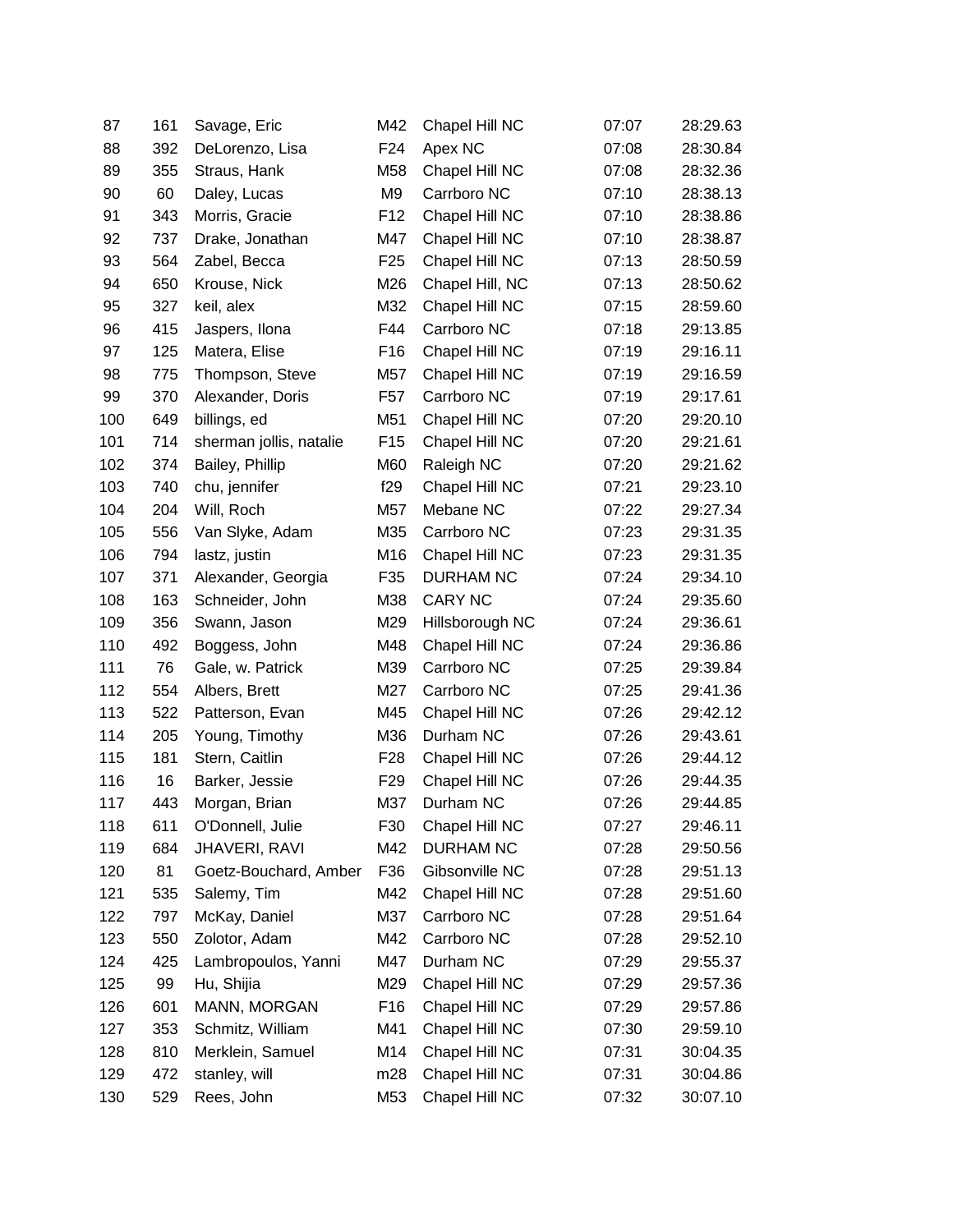| 131   | 126 | Matera, Kathy          | F <sub>50</sub>  | Chapel Hill NC   | 07:32 | 30:08.61 |
|-------|-----|------------------------|------------------|------------------|-------|----------|
| 132   | 734 | Swanson, Carly         | F <sub>23</sub>  | Raleigh NC       | 07:33 | 30:10.62 |
| 133   | 504 | Harrington, Margaret   | F50              | Chapel Hill NC   | 07:33 | 30:12.11 |
| 134   | 412 | Hetherington, Seth     | m60              | Chapel Hill NC   | 07:33 | 30:13.86 |
| 135   | 748 | covington, david       | M63              | Durham NC        | 07:34 | 30:17.34 |
| 136   | 372 | Ames, Milly            | F <sub>15</sub>  | Chapel Hill NC   | 07:35 | 30:18.35 |
| 137   | 507 | hinton, andrew         | m50              | Raleigh NC       | 07:35 | 30:20.09 |
| 138   | 426 | Lanasa, Mark           | M39              | Chapel Hill NC   | 07:35 | 30:20.60 |
| 139   | 318 | Guiteras, Andrew       | M35              | Carrboro NC      | 07:36 | 30:22.36 |
| 140   | 707 | Morgan, Max            | M14              | Chapel Hill NC   | 07:36 | 30:24.10 |
| 141   | 622 | Smith, Richard         | M60              | Chapel Hill NC   | 07:37 | 30:26.35 |
| 142   | 208 | Zaas, Jacob            | M9               | Chapel Hill NC   | 07:38 | 30:30.61 |
| 143   | 482 | Wilson, Catherine      | F <sub>29</sub>  | Chapel Hill NC   | 07:38 | 30:30.84 |
| 144   | 449 | Northen, John          | M63              | Chapel Hill NC   | 07:38 | 30:31.62 |
| 145   | 119 | Lehman, Dan            | M50              | Chapel Hill NC   | 07:38 | 30:33.10 |
| 146   | 330 | Kohrman, Richard       | M65              | Mebane NC        | 07:38 | 30:33.13 |
| 147   | 46  | Clifford, Kirsti       | F <sub>28</sub>  | Durham NC        | 07:39 | 30:37.84 |
| 148   | 746 | Reeves, Kramer         | M46              | Chapel Hill NC   | 07:39 | 30:37.85 |
| 149   | 139 | Nicholson, Sara        | F37              | Chapel Hill NC   | 07:40 | 30:39.60 |
| 150   | 191 | Valley, Tess           | F <sub>25</sub>  | Carrboro NC      | 07:40 | 30:41.10 |
| 151   | 117 | Lee, Jessica           | F43              | Chapel Hill NC   | 07:41 | 30:42.86 |
| 152   | 626 | Taylor, Curtis         | M49              | Carrboro NC      | 07:41 | 30:43.12 |
| 153   | 664 | blake, tom             | M45              | Chapel Hill NC   | 07:41 | 30:44.85 |
| 154   | 575 | Armstrong, Mike        | M53              | Chapel Hill NC   | 07:42 | 30:47.35 |
| 155   | 725 | Preyer, Joanie         | F44              | Chapel Hill NC   | 07:43 | 30:50.10 |
| 156   | 616 | Rhoads, Donald         | M40              | Durham NC        | 07:44 | 30:54.60 |
| 157   | 635 | feitig, julie          | F30              | Raleigh NC       | 07:44 | 30:56.10 |
| 158   | 366 | Will, Anna             | F <sub>24</sub>  | Mebane NC        | 07:47 | 31:06.84 |
| 159   | 569 | Prabucki, Bernard      | M51              | Carrboro NC      | 07:47 | 31:07.09 |
| 160   | 203 | wilkinson, michael     | m <sub>52</sub>  | Mebane NC        | 07:48 | 31:10.59 |
| 161   | 404 | Garcia-Fogarty, Ronald | M39              | Chapel Hill NC   | 07:48 | 31:12.59 |
| 162   | 571 | Carey, Elizabeth       | F51              | Pittsboro NC     | 07:48 | 31:12.85 |
| 163   | 308 | Gordek, Harper         | M35              | Durham NC        | 07:49 | 31:17.11 |
| 163.1 | 727 | Caviness, Gordon       | M52              | Durham NC        | 7:49  | 31:17:50 |
| 164   | 94  | harris, andrew         | m13              | <b>DURHAM NC</b> | 07:51 | 31:23.35 |
| 165   | 483 | Zucker, Rachel         | F24              | Carrboro NC      | 07:51 | 31:23.87 |
| 166   | 820 | Blake, John            | M55              | Chapel Hill NC   | 07:51 | 31:25.11 |
| 167   | 512 | Lewis, Jenn            | F34              | Durham NC        | 07:51 | 31:25.63 |
| 168   | 498 | Duronio, Bob           | M48              | Chapel Hill NC   | 07:51 | 31:25.85 |
| 169   | 157 | Riek, Jim              | M48              | Carrboro NC      | 07:52 | 31:26.34 |
| 170   | 765 | van buren, mark        | M48              |                  | 07:52 | 31:27.35 |
| 171   | 400 | Dyer, Alden            | F <sub>23</sub>  | Carrboro NC      | 07:52 | 31:27.37 |
| 172   | 68  | Dixon, Jennifer        | F <sub>2</sub> 7 | Durham NC        | 07:52 | 31:29.12 |
| 173   | 490 | Blue, Christopher      | M45              | Chapel Hill NC   | 07:52 | 31:29.87 |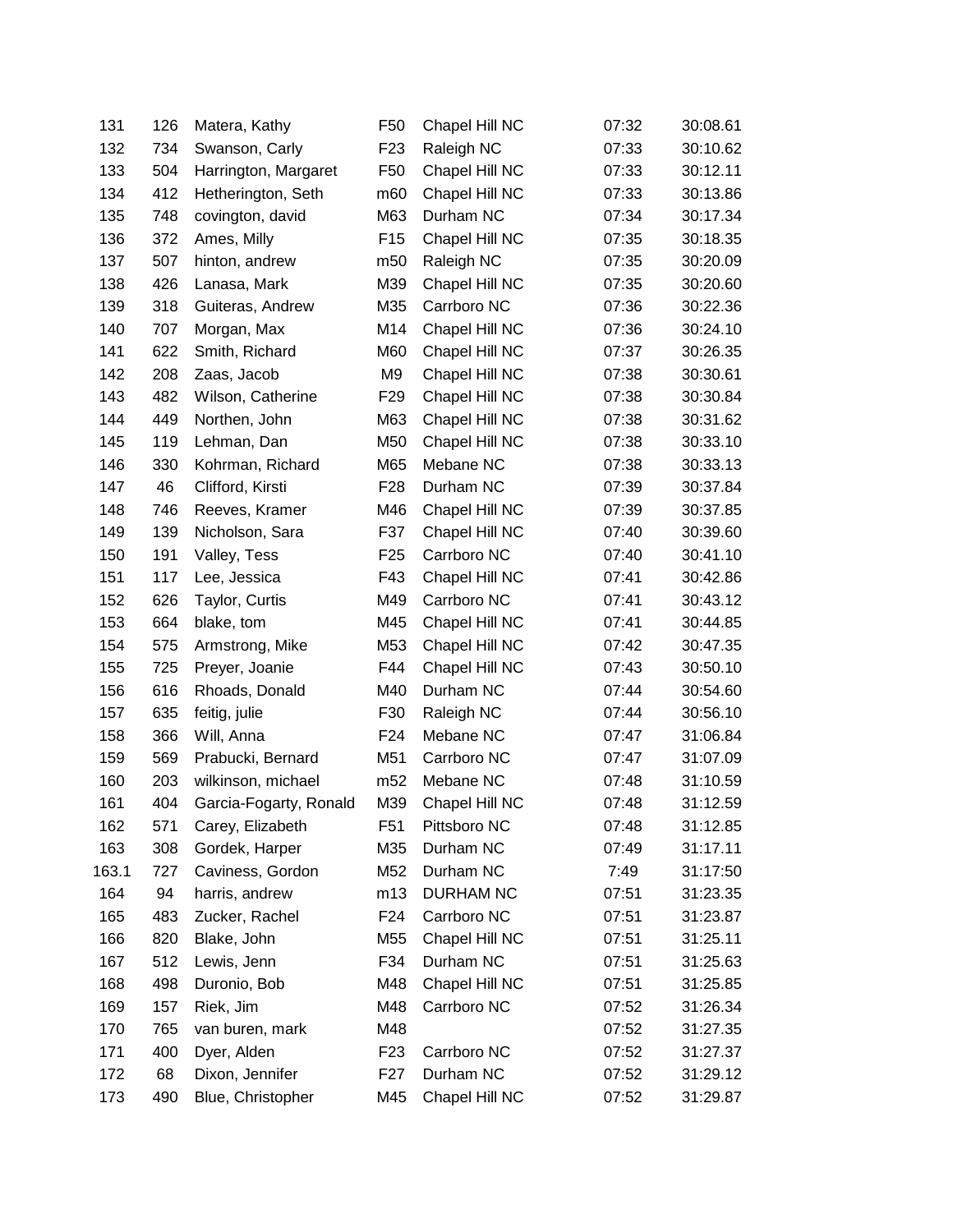| 174 | 773 | hoffmann, christopher | M22             | Chapel Hill NC   | 07:53 | 31:30.64 |
|-----|-----|-----------------------|-----------------|------------------|-------|----------|
| 175 | 131 | Mincey, Christopher   | M41             | Durham NC        | 07:53 | 31:30.84 |
| 176 | 65  | Destro, Lane          | F30             | Durham NC        | 07:53 | 31:31.11 |
| 177 | 606 | Miller, Alexander     | M30             | Chapel Hill NC   | 07:54 | 31:34.35 |
| 178 | 447 | Nieman, Jeff          | M36             | Hillsborough NC  | 07:54 | 31:36.11 |
| 179 | 802 | Grooms, Todd          | m40             | Hillsborough NC  | 07:54 | 31:36.14 |
| 180 | 192 | Vann, William         | M65             | Chapel Hill NC   | 07:54 | 31:37.34 |
| 181 | 166 | Seils, Damon          | M40             | Carrboro NC      | 07:55 | 31:38.09 |
| 182 | 188 | Thomas, Jody          | M42             | Chapel Hill NC   | 07:55 | 31:41.36 |
| 183 | 690 | Balfour, James        | M43             | Mebane NC        | 07:56 | 31:43.60 |
| 184 | 691 | Goldstein, Jennifer   | F41             | Carrboro NC      | 07:56 | 31:44.10 |
| 185 | 692 | Goldstein, Duncan     | M <sub>9</sub>  | Carrboro NC      | 07:56 | 31:44.12 |
| 186 | 379 | Beatty, Brian         | M49             | Carrboro NC      | 07:57 | 31:46.61 |
| 187 | 660 | Godfrey, Jake         | M40             | Chapel Hill NC   | 07:57 | 31:47.09 |
| 188 | 686 | velasco, armando      | m59             | Carrboro NC      | 07:57 | 31:47.84 |
| 189 | 647 | Moulder, Katie        | F41             | Hillsborough NC  | 07:57 | 31:48.12 |
| 190 | 202 | Wilkinson, Kari       | F <sub>51</sub> | Mebane NC        | 07:58 | 31:51.35 |
| 191 | 110 | Kay, Kevin            | M36             | Carrboro NC      | 07:59 | 31:57.10 |
| 192 | 722 | Murphy, Brian         | M49             | Durham NC        | 08:00 | 31:58.87 |
| 193 | 705 | Kayye, Gary           | M48             | Chapel Hill NC   | 08:00 | 32:00.10 |
| 194 | 399 | Drake, Joseph         | M39             | Chapel Hill NC   | 08:01 | 32:04.59 |
| 195 | 779 | mcadams, helen        | F60             | Raleigh NC       | 08:02 | 32:09.60 |
| 196 | 196 | Wadman, John          | M42             | Chapel Hill NC   | 08:02 | 32:09.86 |
| 197 | 614 | Pearson, Andy         | M36             | Carrboro NC      | 08:03 | 32:10.86 |
| 198 | 363 | Ward-Caviness, Cavin  | M26             | Durham NC        | 08:03 | 32:13.61 |
| 199 | 634 | mattison, andy        | M31             | Raleigh NC       | 08:04 | 32:14.84 |
| 200 | 170 | Shotwell, John        | M36             | Hillsborough NC  | 08:04 | 32:16.86 |
| 201 | 130 | Meyer, Jaye           | F <sub>52</sub> | Chapel Hill NC   | 08:04 | 32:17.37 |
| 202 | 713 | burris, jim           | M32             | <b>Efland NC</b> | 08:05 | 32:18.35 |
| 203 | 473 | strickland, william   | M35             | Cary NC          | 08:05 | 32:19.85 |
| 204 | 97  | Herrick, Jeffrey      | M40             | Carrboro NC      | 08:05 | 32:21.86 |
| 205 | 41  | Chesser, Susan        | F50             | Durham NC        | 08:08 | 32:30.35 |
| 206 | 803 | eren, scott           | M25             |                  | 08:10 | 32:40.60 |
| 207 | 730 | Braaten, Emily        | F <sub>22</sub> | Chapel Hill NC   | 08:10 | 32:40.85 |
| 208 | 190 | Valley, Robert        | M59             | Chapel Hill NC   | 08:10 | 32:40.86 |
| 209 | 439 | mcconnell, lilly      | F39             | Chapel Hill NC   | 08:11 | 32:43.63 |
| 210 | 726 | Bryan, May            | F42             | Chapel Hill NC   | 08:11 | 32:43.63 |
| 211 | 109 | Kauftheil, Randy      | M54             | Chapel Hill NC   | 08:12 | 32:46.11 |
| 212 | 438 | McConnell, Jeff       | M39             | Chapel Hill NC   | 08:12 | 32:46.12 |
| 213 | 30  | Byrd, Noah            | M41             | Durham NC        | 08:12 | 32:46.87 |
| 214 | 272 | Vladutiu, Catherine   | F33             | Hillsborough NC  | 08:12 | 32:47.35 |
| 215 | 433 | Lester, Julianna      | F14             | Hillsborough NC  | 08:12 | 32:47.60 |
| 216 | 719 | phillips, hannah      | F14             | Hillsborough NC  | 08:13 | 32:53.61 |
| 217 | 418 | Kaat, Jessica         | F <sub>21</sub> | Kernersville NC  | 08:14 | 32:54.85 |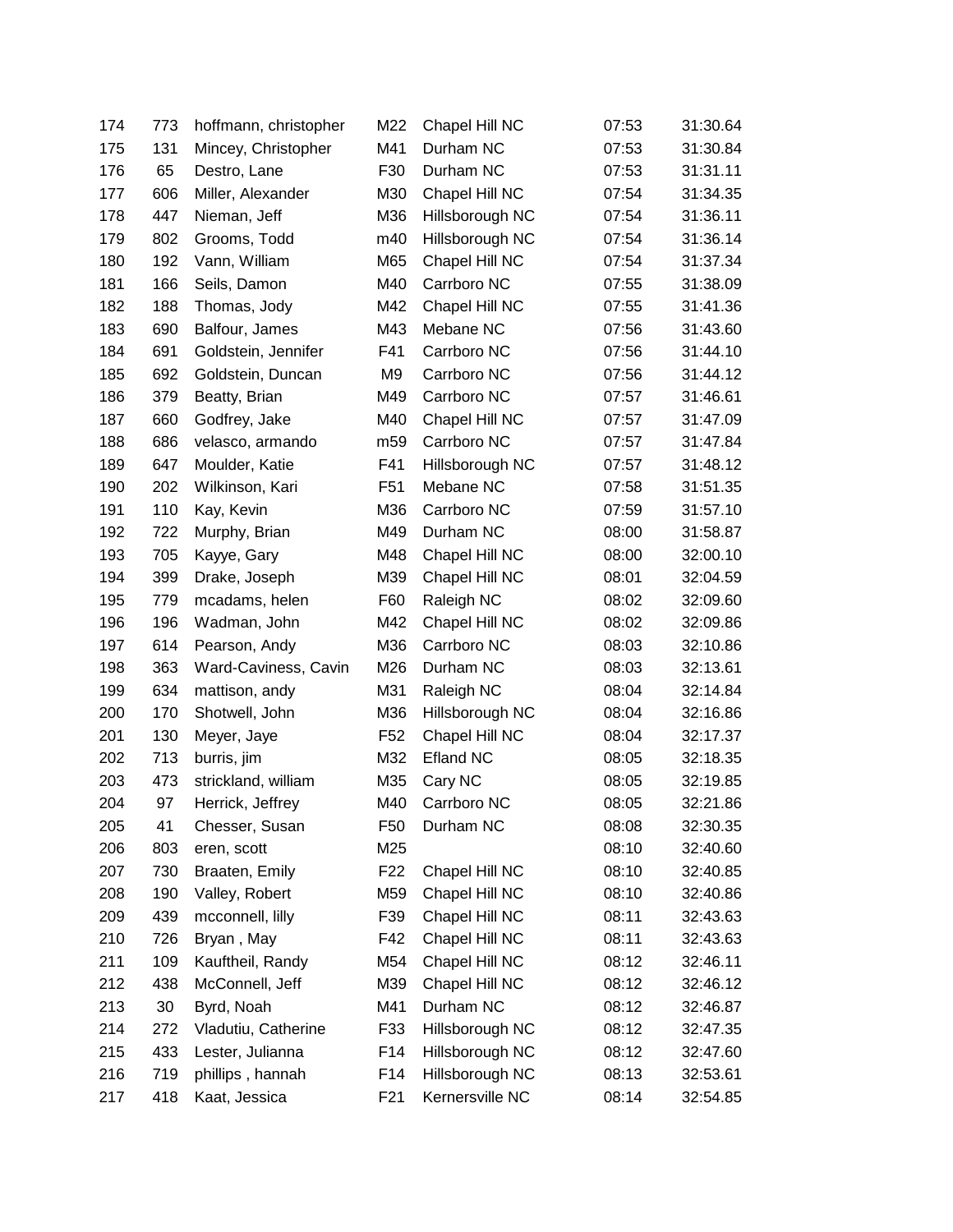| 218 | 285 | Beers, Sharon       | F <sub>27</sub> | Morrisville NC       | 08:14 | 32:55.35 |
|-----|-----|---------------------|-----------------|----------------------|-------|----------|
| 219 | 115 | Larson, Jennifer    | F36             | Durham NC            | 08:15 | 33:01.85 |
| 220 | 525 | Pigage, Erica       | F34             | Raleigh NC           | 08:16 | 33:03.10 |
| 221 | 659 | Thornton, Jessica   | F34             | Carrboro NC          | 08:16 | 33:05.84 |
| 222 | 821 | waitz, judy         | F <sub>53</sub> |                      | 08:17 | 33:07.13 |
| 223 | 419 | Kinyamu, Harriet    | F48             | Cary NC              | 08:17 | 33:07.14 |
| 224 | 354 | Sparks, Joshua      | M27             | Durham NC            | 08:17 | 33:08.61 |
| 225 | 675 | kime, jonathan      | m41             | Chapel Hill NC       | 08:18 | 33:10.36 |
| 226 | 718 | phillips, gregg     | M46             | Hillsborough NC      | 08:18 | 33:11.37 |
| 227 | 171 | Shubert, Tiffany    | F43             | Chapel Hill NC       | 08:19 | 33:14.10 |
| 228 | 594 | Hollmann, Lena      | F62             | Cary NC              | 08:20 | 33:19.84 |
| 229 | 600 | Kocsis, Juliana     | F <sub>23</sub> | Raleigh NC           | 08:21 | 33:23.09 |
| 230 | 652 | Feil, Kirsten       | F37             | New Orleans LA       | 08:21 | 33:25.60 |
| 231 | 610 | Neeley, Ned         | M53             | <b>DURHAM NC</b>     | 08:22 | 33:26.36 |
| 232 | 729 | todd, jonathan      | M32             | Chapel Hill NC       | 08:22 | 33:27.61 |
| 233 | 61  | Davis, Edward       | M68             | Chapel Hill NC       | 08:22 | 33:27.87 |
| 234 | 710 | hodgins, sebastian  | m10             | Pittsboro NC         | 08:22 | 33:28.35 |
| 235 | 121 | Lewis, Sundae       | F46             | Cary NC              | 08:22 | 33:28.62 |
| 236 | 780 | altschug, anne      | F <sub>21</sub> | Chapel Hill NC       | 08:22 | 33:28.89 |
| 237 | 309 | Goss, Charles       | M50             | Chapel Hill NC       | 08:23 | 33:30.85 |
| 238 | 630 | Van Sant, Laura     | F46             | Chapel Hill NC       | 08:23 | 33:31.87 |
| 239 | 486 | Bach, Laura         | F <sub>25</sub> | Carrboro NC          | 08:23 | 33:32.10 |
| 240 | 367 | Williams, Joel      | M52             | Mebane NC            | 08:24 | 33:34.59 |
| 241 | 787 | belitsky, catherine | f49             | Carrboro NC          | 08:24 | 33:37.85 |
| 242 | 402 | Frellick, Paul      | M53             | Chapel Hill NC       | 08:25 | 33:39.61 |
| 243 | 704 | harrington, ben     | M20             | Chapel Hill NC       | 08:25 | 33:40.87 |
| 244 | 577 | Askey, Sara         | F30             | <b>CARY NC</b>       | 08:26 | 33:42.10 |
| 245 | 133 | Moore, Ryan         | M30             | Chapel Hill NC       | 08:26 | 33:43.10 |
| 246 | 599 | Kemmis, Rafe        | M30             | <b>DURHAM NC</b>     | 08:26 | 33:45.36 |
| 247 | 456 | Robinson, Sarah     | F <sub>28</sub> | Durham NC            | 08:27 | 33:49.36 |
| 248 | 503 | Graham, Mark        | M59             | Cary NC              | 08:28 | 33:51.10 |
| 249 | 154 | Price, Daniel       | M9              | Chapel Hill NC       | 08:28 | 33:53.38 |
| 250 | 127 | Matthews, David     | M36             | Carrboro NC          | 08:30 | 33:58.60 |
| 251 | 774 | Hails, Dick         | M61             | Greensboro NC        | 08:30 | 34:00.12 |
| 252 | 665 | amaya, zully        | U40             | Chapel Hill NC       | 08:31 | 34:03.36 |
| 253 | 77  | garner, michael     | m46             | <b>BURLINGTON NC</b> | 08:31 | 34:04.12 |
| 254 | 470 | Smith, Mary         | F <sub>50</sub> | Chapel Hill NC       | 08:31 | 34:04.59 |
| 255 | 745 | Moore, Heather      | f36             | Hillsborough NC      | 08:31 | 34:05.10 |
| 256 | 446 | nestor, cyril       | M43             | Durham NC            | 08:31 | 34:05.10 |
| 257 | 771 | Hickerson, Michelle | F43             | Chapel Hill NC       | 08:32 | 34:08.36 |
| 258 | 689 | roedema, mike       | M32             | Carrboro NC          | 08:33 | 34:11.61 |
| 259 | 570 | Li, Vivian          | F <sub>55</sub> | Durham NC            | 08:34 | 34:16.10 |
| 260 | 421 | Knechtel, Virginia  | F31             | Washington DC        | 08:34 | 34:17.10 |
| 261 | 479 | Wallace, Duncan     | M58             | <b>GRAHAM NC</b>     | 08:34 | 34:17.60 |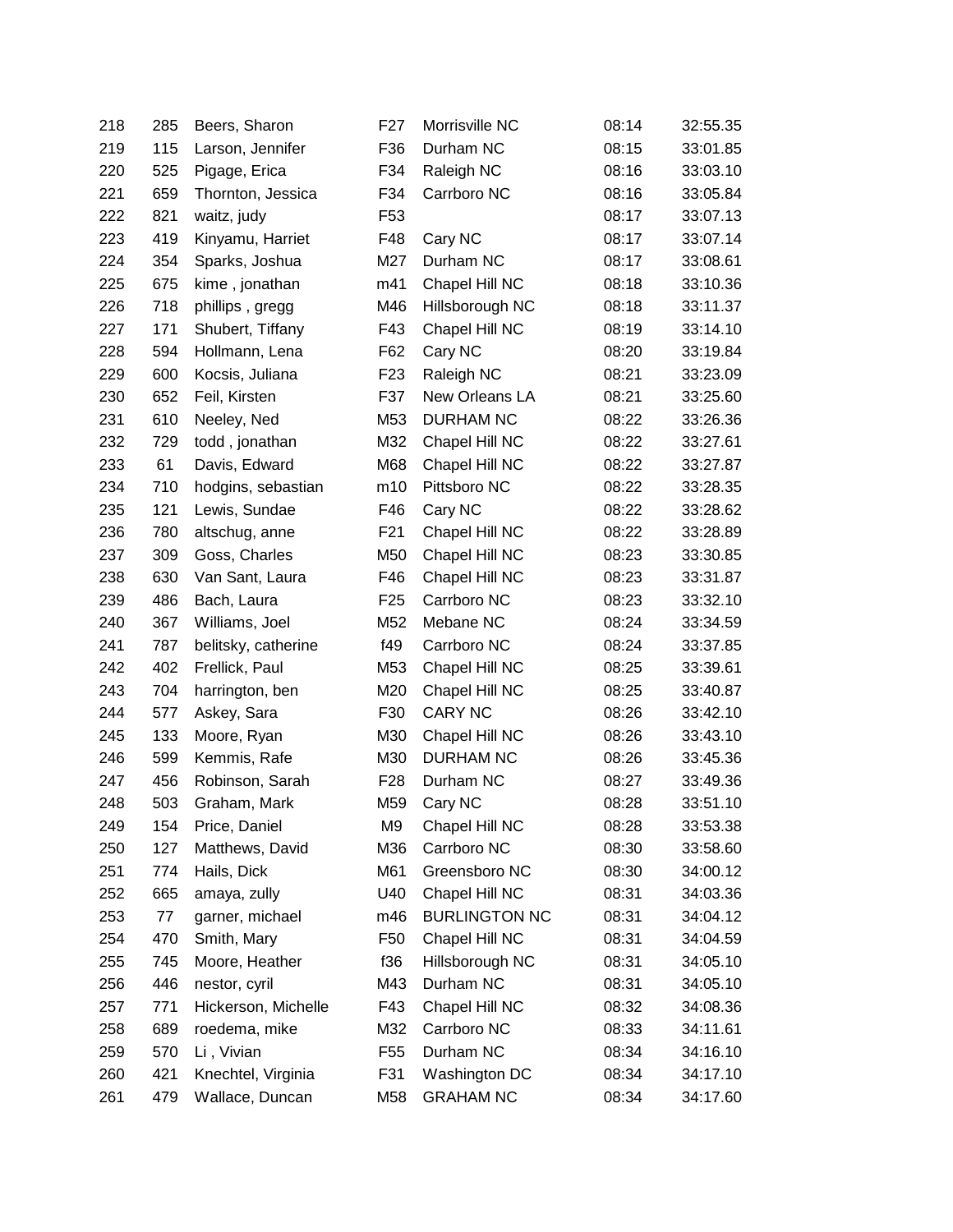| 262 | 165 | Schweri, Kathryn   | F <sub>27</sub> | Raleigh NC              | 08:35 | 34:20.61 |
|-----|-----|--------------------|-----------------|-------------------------|-------|----------|
| 263 | 189 | Trogden, Kathryn   | F <sub>24</sub> | Carrboro NC             | 08:36 | 34:23.35 |
| 264 | 36  | Carter, Patty      | F <sub>51</sub> | <b>Bellefontaine OH</b> | 08:36 | 34:23.39 |
| 265 | 480 | Wallace, Tina      | F45             | <b>GRAHAM NC</b>        | 08:36 | 34:23.61 |
| 266 | 593 | henderson, heather | f37             | Chapel Hill NC          | 08:36 | 34:24.34 |
| 267 | 544 | VanderLoop, Maria  | F39             | Snow Camp NC            | 08:36 | 34:24.60 |
| 268 | 513 | Liverman, Debra    | F42             | Durham NC               | 08:36 | 34:25.85 |
| 269 | 89  | Griffin, Tom       | M68             | Cary NC                 | 08:36 | 34:25.87 |
| 270 | 766 | knight, tai        | M14             |                         | 08:37 | 34:26.35 |
| 271 | 532 | Robinson, Rachel   | F30             | Durham NC               | 08:37 | 34:28.10 |
| 272 | 488 | Bigler, Rebecca    | F35             | Siler City NC           | 08:37 | 34:28.36 |
| 273 | 150 | Phillips, Paul     | M57             | Roxboro NC              | 08:37 | 34:29.87 |
| 274 | 475 | Taylor, Ken        | M50             | Chapel Hill NC          | 08:38 | 34:32.87 |
| 275 | 685 | Cowell, Rebekah    | F33             | Pittsboro NC            | 08:38 | 34:33.13 |
| 276 | 668 | Sykes, Sam         | M19             | DURHAM NC               | 08:39 | 34:34.59 |
| 277 | 186 | Sykes, Grace       | F <sub>22</sub> | <b>DURHAM NC</b>        | 08:39 | 34:34.84 |
| 278 | 206 | Zaas, Aimee        | F41             | Chapel Hill NC          | 08:39 | 34:36.10 |
| 279 | 629 | Tweedy, Jonathan   | M34             | Carrboro NC             | 08:39 | 34:37.12 |
| 280 | 716 | Cheetham, Howard   | M59             | Chapel Hill NC          | 08:39 | 34:37.36 |
| 281 | 42  | Chesser, William   | M50             | Durham NC               | 08:39 | 34:37.61 |
| 282 | 375 | Barbera, Aaron     | M25             | Akron OH                | 08:40 | 34:38.86 |
| 283 | 538 | Talley, Dustin     | M32             | Chapel Hill NC          | 08:40 | 34:39.84 |
| 284 | 50  | Cook, Philip       | M66             | Chapel Hill NC          | 08:40 | 34:40.34 |
| 285 | 471 | Smith, Susan       | F <sub>55</sub> | Mebane NC               | 08:40 | 34:40.61 |
| 286 | 67  | Dixon, Bob         | M54             | Chapel Hill NC          | 08:40 | 34:41.11 |
| 287 | 120 | Lensch, Erik       | M42             | Chapel Hill NC          | 08:41 | 34:42.37 |
| 288 | 757 | Berrien, Kate      | F43             | Hillsborough NC         | 08:41 | 34:44.18 |
| 289 | 424 | Krieg, Robert      | M33             | Chapel Hill NC          | 08:41 | 34:44.60 |
| 290 | 643 | Roberts, Jason     | M37             | Chapel Hill NC          | 08:41 | 34:44.61 |
| 291 | 37  | Carter, Tony       | M29             | Hillsborough NC         | 08:41 | 34:44.84 |
| 292 | 377 | Bearman, Nathan    | M43             | Chapel Hill NC          | 08:42 | 34:46.10 |
| 293 | 342 | Morris, Carolyn    | F44             | Chapel Hill NC          | 08:42 | 34:46.13 |
| 294 | 682 | murphy, taylor     | F <sub>25</sub> | Chapel Hill NC          | 08:42 | 34:48.85 |
| 295 | 96  | Hawkins, Karen     | F30             | Garner NC               | 08:44 | 34:54.09 |
| 296 | 588 | Dempsey, Jillian   | F30             | Chapel Hill NC          | 08:44 | 34:54.34 |
| 297 | 201 | Webb, Michael      | M59             | Snow Camp NC            | 08:44 | 34:55.09 |
| 298 | 474 | Superak, Peter     | M56             | Carrboro NC             | 08:45 | 34:58.10 |
| 299 | 95  | Harris, Jerry      | M73             | <b>DURHAM NC</b>        | 08:46 | 35:04.09 |
| 300 | 56  | Crockett, Jason    | M36             | <b>DURHAM NC</b>        | 08:46 | 35:04.60 |
| 301 | 711 | hodgins, katherine | F49             | <b>CARY NC</b>          | 08:47 | 35:06.12 |
| 302 | 387 | Crowe, Katie       | F35             | Durham NC               | 08:47 | 35:07.11 |
| 303 | 183 | Stocking, Bob      | M50             | Chapel Hill NC          | 08:48 | 35:10.11 |
| 304 | 11  | Adams, Brian       | M30             | Mebane NC               | 08:48 | 35:13.59 |
| 305 | 581 | Cocowitch, Andrew  | M35             | Chapel Hill NC          | 08:49 | 35:17.61 |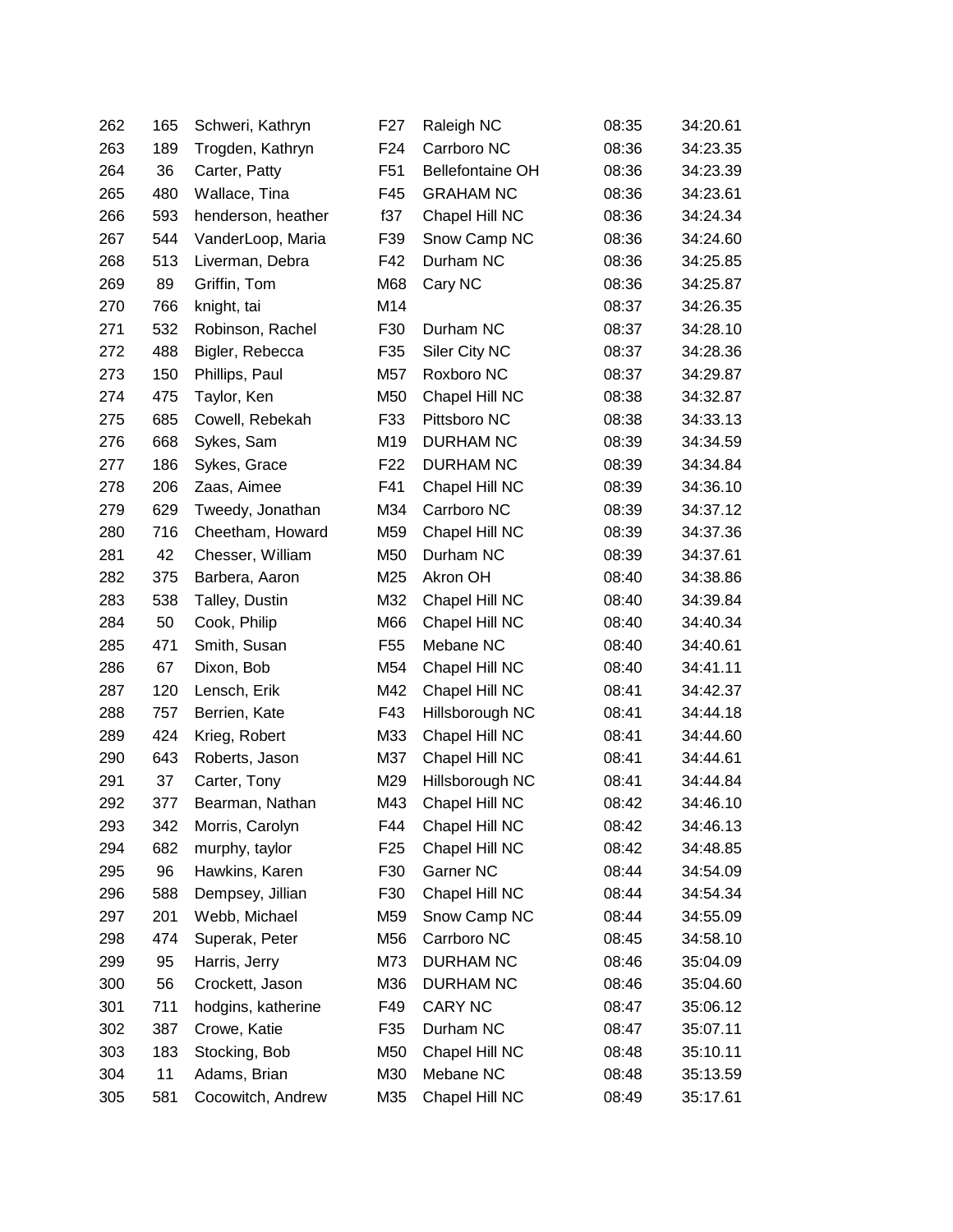| 306 | 198 | Wahlstrom, Torey      | F44             | Chapel Hill NC    | 08:50 | 35:18.86 |
|-----|-----|-----------------------|-----------------|-------------------|-------|----------|
| 307 | 32  | Campbell, JJ          | F43             | Durham NC         | 08:50 | 35:19.34 |
| 308 | 701 | Campbell, Jay         | M43             | Hillsborough NC   | 08:50 | 35:20.86 |
| 309 | 72  | Fefer, Elizabeth      | F33             | Morrisville NC    | 08:51 | 35:25.84 |
| 310 | 254 | Nieman, Stephanie     | F <sub>29</sub> | Hillsborough NC   | 08:54 | 35:35.11 |
| 311 | 364 | wares, amy            | f39             | Carrboro NC       | 08:54 | 35:35.61 |
| 312 | 799 | Smith, Matthew        | M32             | Durham NC         | 08:55 | 35:38.36 |
| 313 | 537 | Sutherland, Richard   | M53             | Chapel Hill NC    | 08:55 | 35:40.59 |
| 314 | 798 | herold, kim           | F32             |                   | 08:55 | 35:40.86 |
| 315 | 530 | Rigsbee, Carol        | F <sub>54</sub> | Chapel Hill NC    | 08:55 | 35:41.84 |
| 316 | 78  | Ghio, Andrew          | M58             | Chapel Hill NC    | 08:56 | 35:44.37 |
| 317 | 100 | Huber, Andy           | M63             | Chapel Hill NC    | 08:56 | 35:44.61 |
| 318 | 489 | Bigler, Roy           | M45             | Siler City NC     | 08:56 | 35:44.79 |
| 319 | 543 | TURLEY, DARIEL        | M53             | Rougemont NC      | 08:56 | 35:45.84 |
| 320 | 644 | Hotelling, Jim        | M66             | Chapel Hill NC    | 08:58 | 35:51.09 |
| 321 | 58  | Cunningham, Jayne     | F <sub>56</sub> | Lexington KY      | 08:58 | 35:53.35 |
| 322 | 638 | alston, kwame         | m23             | Carrboro NC       | 08:58 | 35:53.62 |
| 323 | 368 | Willis-McLamb, Amy    | F36             | Hillsborough NC   | 08:59 | 35:55.84 |
| 324 | 741 | Mullis, Randy         | M53             | Carrboro NC       | 08:59 | 35:56.84 |
| 325 | 742 | Mullis, Robin         | F <sub>55</sub> | Carrboro NC       | 08:59 | 35:56.85 |
| 326 | 582 | Copeland, Bill        | M53             | Chapel Hill NC    | 08:59 | 35:57.87 |
| 327 | 123 | Madden, Michael       | M58             | Chapel Hill NC    | 09:00 | 35:59.13 |
| 328 | 791 | Padykula, Karen       | F <sub>29</sub> | Durham NC         | 09:00 | 36:00.84 |
| 329 | 769 | hoskins, david        | M9              | Chapel Hill NC    | 09:01 | 36:04.34 |
| 330 | 260 | Richardson, Elisabeth | F35             | Carrboro NC       | 09:01 | 36:04.85 |
| 331 | 267 | Sledge, Nicki         | F36             | Chapel Hill NC    | 09:02 | 36:07.35 |
| 332 | 595 | Hopkins, Carol        | F <sub>22</sub> | Garner NC         | 09:02 | 36:09.35 |
| 333 | 493 | Buley, Bruce          | M61             | Chapel Hill NC    | 09:03 | 36:10.34 |
| 334 | 167 | Shaffer, Donald       | M57             | Chapel Hill NC    | 09:03 | 36:10.37 |
| 335 | 648 | Krouse, Michael       | M26             | Carrboro NC       | 09:04 | 36:16.35 |
| 336 | 386 | Chandler, Jeffrey     | M52             | Durham NC         | 09:04 | 36:17.86 |
| 337 | 815 | Mitchell, Kate T      | F30             | Carrboro NC       | 09:05 | 36:18.59 |
| 338 | 759 | Watson, Lea           | f49             | Chapel Hill NC    | 09:05 | 36:20.09 |
| 339 | 760 | Lewis, Carmen         | f52             | Chapel Hill NC    | 09:05 | 36:20.14 |
| 340 | 39  | Cavanaugh, Mark       | m39             | Chapel Hill NC    | 09:05 | 36:20.60 |
| 341 | 822 | lacy, candace         | F38             | <b>DURHAM NC</b>  | 09:05 | 36:21.84 |
| 342 | 303 | Fortner, Glenn        | M46             | Clayton NC        | 09:06 | 36:25.60 |
| 343 | 753 | Milledge, Evan        | M8              | Chapel Hill NC    | 09:07 | 36:26.11 |
| 344 | 209 | Zaas, Jonah           | M7              | Chapel Hill NC    | 09:07 | 36:27.60 |
| 345 | 565 | perkins, edgar        | M50             | Port St. Lucie FL | 09:07 | 36:29.11 |
| 346 | 795 | Cannon, Laura         | F <sub>26</sub> | Chapel Hill NC    | 09:07 | 36:29.14 |
| 347 | 420 | Knechtel, Diana       | F60             | Chapel Hill NC    | 09:08 | 36:30.89 |
| 348 | 346 | o'brien, katie        | f30             | Chapel Hill NC    | 09:08 | 36:31.12 |
| 349 | 324 | Howard, Janna         | F <sub>23</sub> | Coplay PA         | 09:08 | 36:31.87 |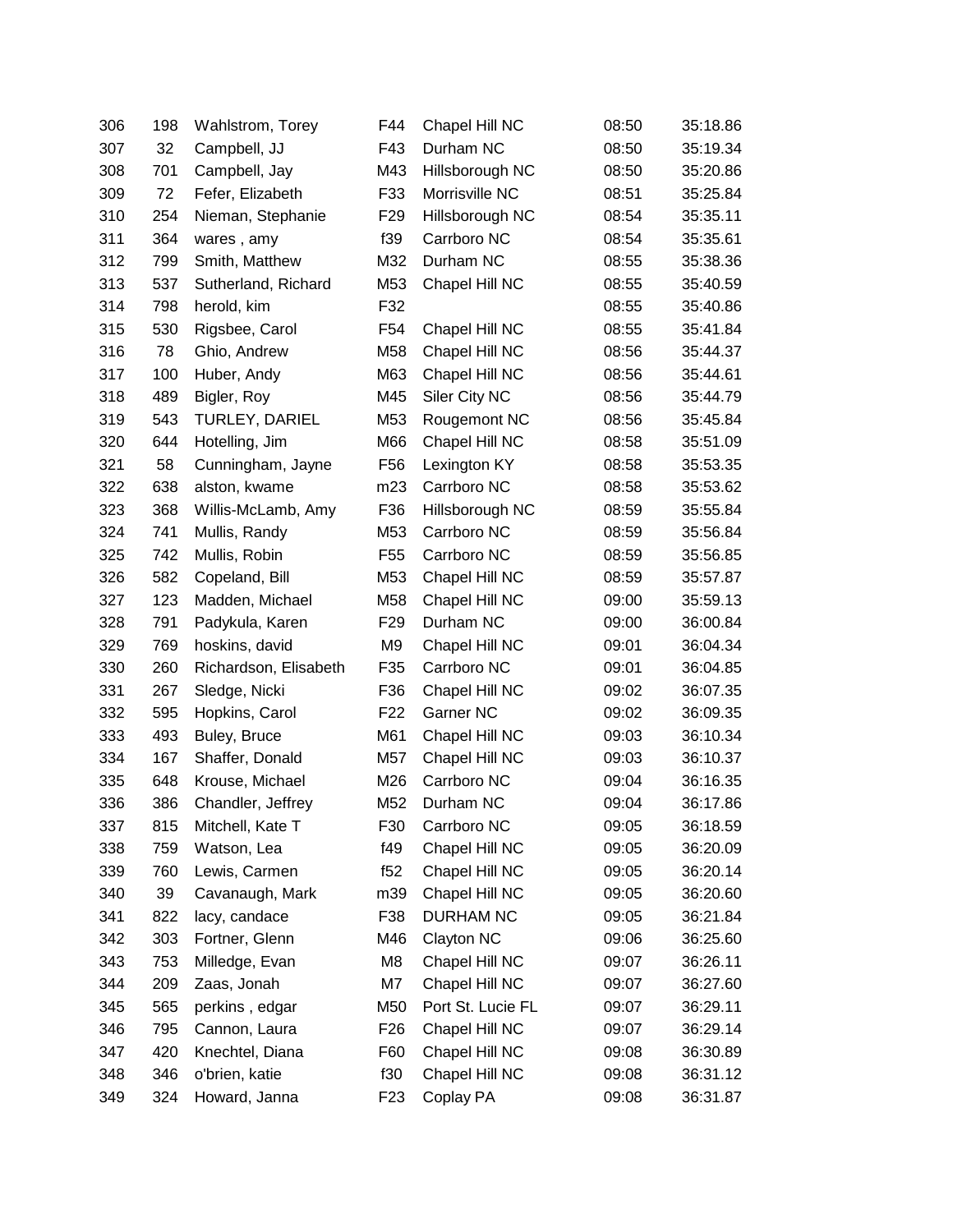| 350 | 301 | Daley, Nora          | F7              | Carrboro NC          | 09:08 | 36:32.36 |
|-----|-----|----------------------|-----------------|----------------------|-------|----------|
| 351 | 180 | Steinbach, Jeff      | M32             | Durham NC            | 09:09 | 36:37.11 |
| 352 | 785 | Gaertner, Chas       | M55             | Carrboro NC          | 09:10 | 36:39.62 |
| 353 | 337 | McGaha, Lauren       | F <sub>23</sub> | Chapel Hill NC       | 09:10 | 36:39.87 |
| 354 | 75  | foster, andrew       | m44             | Chapel Hill NC       | 09:10 | 36:40.10 |
| 355 | 294 | Correia, Joao        | M45             | Durham NC            | 09:10 | 36:41.61 |
| 356 | 49  | Conolly, Max         | M13             | Chapel Hill NC       | 09:11 | 36:42.61 |
| 357 | 702 | Cox, John            | M43             | <b>GRAHAM NC</b>     | 09:11 | 36:44.38 |
| 358 | 289 | Bouchard, Chris      | M37             | Gibsonville NC       | 09:11 | 36:44.85 |
| 359 | 625 | Stanford, Crystal    | F <sub>28</sub> | Chapel Hill NC       | 09:12 | 36:46.60 |
| 360 | 462 | Sawyer, Stephanie    | F38             | charlotte NC         | 09:12 | 36:49.63 |
| 361 | 66  | Dickerson, Jordan    | F <sub>29</sub> | <b>CARY NC</b>       | 09:13 | 36:50.10 |
| 362 | 63  | DePeal, Thomas       | M45             | Durham NC            | 09:14 | 36:54.35 |
| 363 | 520 | O'Brien, Kelley      | F36             | Carrboro NC          | 09:14 | 36:56.61 |
| 364 | 589 | Eldred, Tracy        | F42             | Carrboro NC          | 09:14 | 36:57.13 |
| 365 | 459 | Rotenberry, Mark     | M54             | Chapel Hill NC       | 09:14 | 36:57.13 |
| 366 | 641 | Strader, Michael     | M47             | Durham NC            | 09:14 | 36:57.60 |
| 367 | 429 | Lee, Becky           | F34             | Chapel Hill NC       | 09:15 | 36:59.35 |
| 368 | 505 | Hartman, Conor       | M30             | Durham NC            | 09:15 | 37:00.13 |
| 369 | 388 | Crowe, Robert        | M36             | Durham NC            | 09:15 | 37:00.38 |
| 370 | 25  | Brees, Kathryn       | F <sub>15</sub> | Chapel Hill NC       | 09:15 | 37:01.36 |
| 371 | 758 | fischer, verena      | F <sub>19</sub> | Chapel Hill NC       | 09:16 | 37:05.11 |
| 372 | 322 | Hofweber, Thomas     | M44             | Chapel Hill NC       | 09:17 | 37:07.85 |
| 373 | 287 | Boggess, Kim         | F48             | Chapel Hill NC       | 09:17 | 37:09.61 |
| 374 | 607 | millonzi, kara       | f39             | Carrboro NC          | 09:18 | 37:10.84 |
| 375 | 145 | pannell, john        | m49             | <b>BURLINGTON NC</b> | 09:18 | 37:11.61 |
| 376 | 376 | Barnes, Edward       | M40             | Durham NC            | 09:18 | 37:12.35 |
| 377 | 27  | Burke, Alison        | F <sub>26</sub> | Chapel Hill NC       | 09:19 | 37:16.34 |
| 378 | 373 | Annis, Izabela       | F37             | Chapel Hill NC       | 09:19 | 37:17.12 |
| 379 | 134 | Moore, Sarah         | F <sub>26</sub> | Chapel Hill NC       | 09:19 | 37:17.12 |
| 380 | 542 | Toscano, Emile       | M22             | Chapel Hill NC       | 09:20 | 37:21.35 |
| 381 | 118 | Lehman, Abigail      | F <sub>22</sub> | Chapel Hill NC       | 09:21 | 37:23.35 |
| 382 | 338 | McMahon, Katharine   | F <sub>26</sub> | Chapel Hill NC       | 09:21 | 37:24.09 |
| 383 | 524 | Pearson, Michael     | M34             | Chapel Hill NC       | 09:21 | 37:24.61 |
| 384 | 597 | Johnson, Jodie       | F49             | Hillsborough NC      | 09:21 | 37:24.87 |
| 385 | 362 | Vaughan, Dawn        | F48             | Chapel Hill NC       | 09:22 | 37:27.60 |
| 386 | 698 | Tarantino, Lisa      | F45             | Chapel Hill NC       | 09:23 | 37:33.35 |
| 387 | 790 | Gowan, Frith         | F39             | Carrboro NC          | 09:24 | 37:34.34 |
| 388 | 715 | Jooste, Karen        | F43             | Chapel Hill NC       | 09:24 | 37:35.34 |
| 389 | 430 | Lee, Richard         | M35             | Chapel Hill NC       | 09:24 | 37:36.84 |
| 390 | 314 | Gray, Ryan           | M23             | Chapel Hill NC       | 09:25 | 37:39.12 |
| 391 | 297 | Cowell, Jason        | M37             | Apex NC              | 09:25 | 37:39.14 |
| 392 | 295 | Cowell, Abby         | F9              | Apex NC              | 09:25 | 37:39.35 |
| 393 | 428 | Lebensburger, Andrew | M31             | New York NY          | 09:26 | 37:44.12 |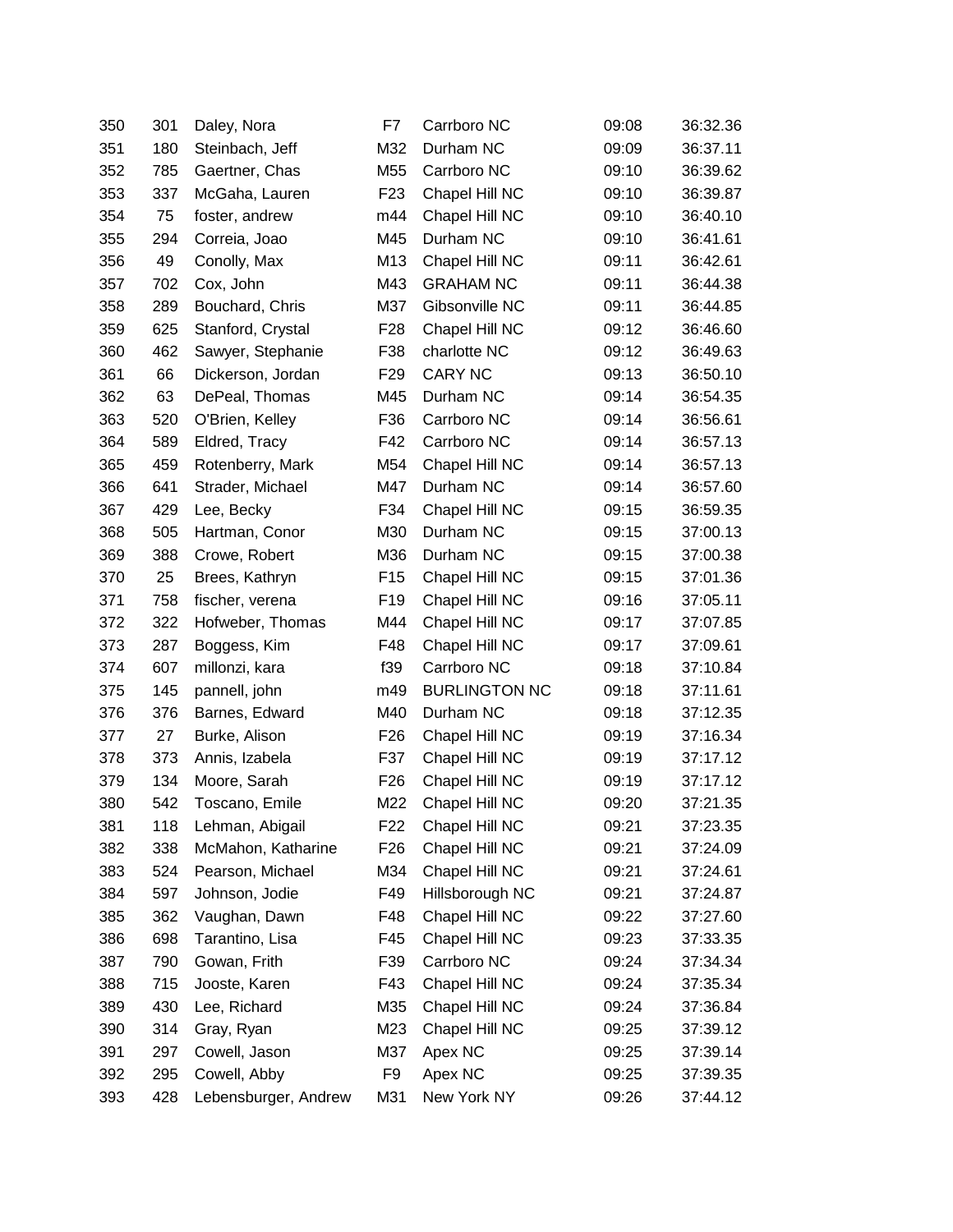| 394 | 620 | Scott, Carroll        | F <sub>50</sub> | Chapel Hill NC        | 09:28 | 37:50.13 |
|-----|-----|-----------------------|-----------------|-----------------------|-------|----------|
| 395 | 442 | McNeilly, Kevin       | F61             | Carrboro NC           | 09:28 | 37:50.63 |
| 396 | 469 | Smith, Laura          | F <sub>22</sub> | Mebane NC             | 09:28 | 37:50.84 |
| 397 | 548 | Williams, Shawn       | M52             | Chapel Hill NC        | 09:28 | 37:51.60 |
| 398 | 453 | Peter, Lizabeth       | F49             | Elon NC               | 09:28 | 37:52.35 |
| 399 | 85  | Gramer, Joe           | M62             | RALEIGH NC            | 09:28 | 37:53.10 |
| 400 | 84  | Gramer, Amanda        | F34             | Raleigh NC            | 09:28 | 37:53.12 |
| 401 | 291 | Bucy-Anderson, DeAnna | F <sub>13</sub> | Chapel Hill NC        | 09:28 | 37:53.88 |
| 402 | 312 | Graham, Dalton        | M10             | Chapel Hill NC        | 09:29 | 37:54.10 |
| 403 | 423 | Koenka, Alison        | F <sub>26</sub> | Durham NC             | 09:29 | 37:55.35 |
| 404 | 677 | williams, sarah       | F <sub>23</sub> | <b>WAKE FOREST NC</b> | 09:29 | 37:55.86 |
| 405 | 764 | Cotton, Christine     | F47             | Chapel Hill NC        | 09:29 | 37:57.60 |
| 406 | 763 | Cotton, John          | M48             | Chapel Hill NC        | 09:29 | 37:57.84 |
| 407 | 320 | Hayashi, S            | F <sub>13</sub> | Chapel Hill NC        | 09:30 | 37:59.87 |
| 408 | 583 | Copeland, Valerie     | F45             | Chapel Hill NC        | 09:30 | 38:00.35 |
| 409 | 34  | Carter, Catherine     | F <sub>29</sub> | Hillsborough NC       | 09:30 | 38:01.35 |
| 410 | 506 | Helm, Arron           | M41             | Raleigh NC            | 09:31 | 38:03.11 |
| 411 | 508 | hinton, gwen          | F47             | Raleigh NC            | 09:31 | 38:04.85 |
| 412 | 378 | Bearman, Rachel       | F42             | Chapel Hill NC        | 09:32 | 38:08.36 |
| 413 | 636 | Cohn, Gerry           | M50             | Chapel Hill NC        | 09:33 | 38:11.13 |
| 414 | 637 | Cohn, Esther          | F <sub>20</sub> | Chapel Hill NC        | 09:33 | 38:11.35 |
| 415 | 306 | Garrett, Chris        | M31             | Cary NC               | 09:33 | 38:12.60 |
| 416 | 615 | Peterson, Stephanie   | F31             | Pittsboro NC          | 09:33 | 38:13.36 |
| 417 | 688 | murphy, kaitlyn       | F <sub>26</sub> | Carrboro NC           | 09:33 | 38:13.37 |
| 418 | 234 | Haskins, Teri         | F <sub>52</sub> | Chapel Hill NC        | 09:34 | 38:14.60 |
| 419 | 148 | Passaro, Annie        | F <sub>12</sub> | Chapel Hill NC        | 09:34 | 38:14.62 |
| 420 | 662 | godfrey, logan        | M8              | Chapel Hill NC        | 09:35 | 38:20.84 |
| 421 | 38  | Castellani, Brian     | M45             | Naples FL             | 09:35 | 38:20.85 |
| 422 | 15  | Baldauf, Madi         | F <sub>13</sub> | Chapel Hill NC        | 09:36 | 38:23.59 |
| 423 | 149 | Pedersen, Kurt        | M47             | Chapel Hill NC        | 09:36 | 38:25.35 |
| 424 | 129 | Meredith, Lyndsey     | F <sub>27</sub> | Mebane NC             | 09:37 | 38:27.09 |
| 425 | 441 | McIntee, Erin         | F33             | Durham NC             | 09:37 | 38:27.14 |
| 426 | 435 | Li, Bo                | F30             | Durham NC             | 09:37 | 38:27.15 |
| 427 | 382 | Bowers, Albert        | M35             | Durham NC             | 09:37 | 38:27.63 |
| 428 | 352 | Richardson, Julie     | F <sub>50</sub> | Chapel Hill NC        | 09:37 | 38:28.86 |
| 429 | 654 | Nickodem, Kelly       | F <sub>23</sub> | Chapel Hill NC        | 09:38 | 38:33.60 |
| 430 | 23  | Brady, Claudia        | F45             | Hillsborough NC       | 09:39 | 38:36.11 |
| 431 | 341 | Morgan, Kevin         | M70             | Carrboro NC           | 09:39 | 38:36.86 |
| 432 | 427 | lauen, joanna         | f42             | Carrboro NC           | 09:40 | 38:38.84 |
| 433 | 334 | LoFrese, Todd         | M41             | Chapel Hill NC        | 09:40 | 38:41.07 |
| 434 | 333 | LoFrese, Elizabeth    | F <sub>13</sub> | Chapel Hill NC        | 09:40 | 38:41.08 |
| 435 | 624 | Spencer, John         | M45             | <b>DURHAM NC</b>      | 09:40 | 38:41.36 |
| 436 | 485 | Andrews, David        | M37             | Carrboro NC           | 09:40 | 38:41.61 |
| 437 | 496 | Donley, Carrie        | F36             | Chapel Hill NC        | 09:41 | 38:43.62 |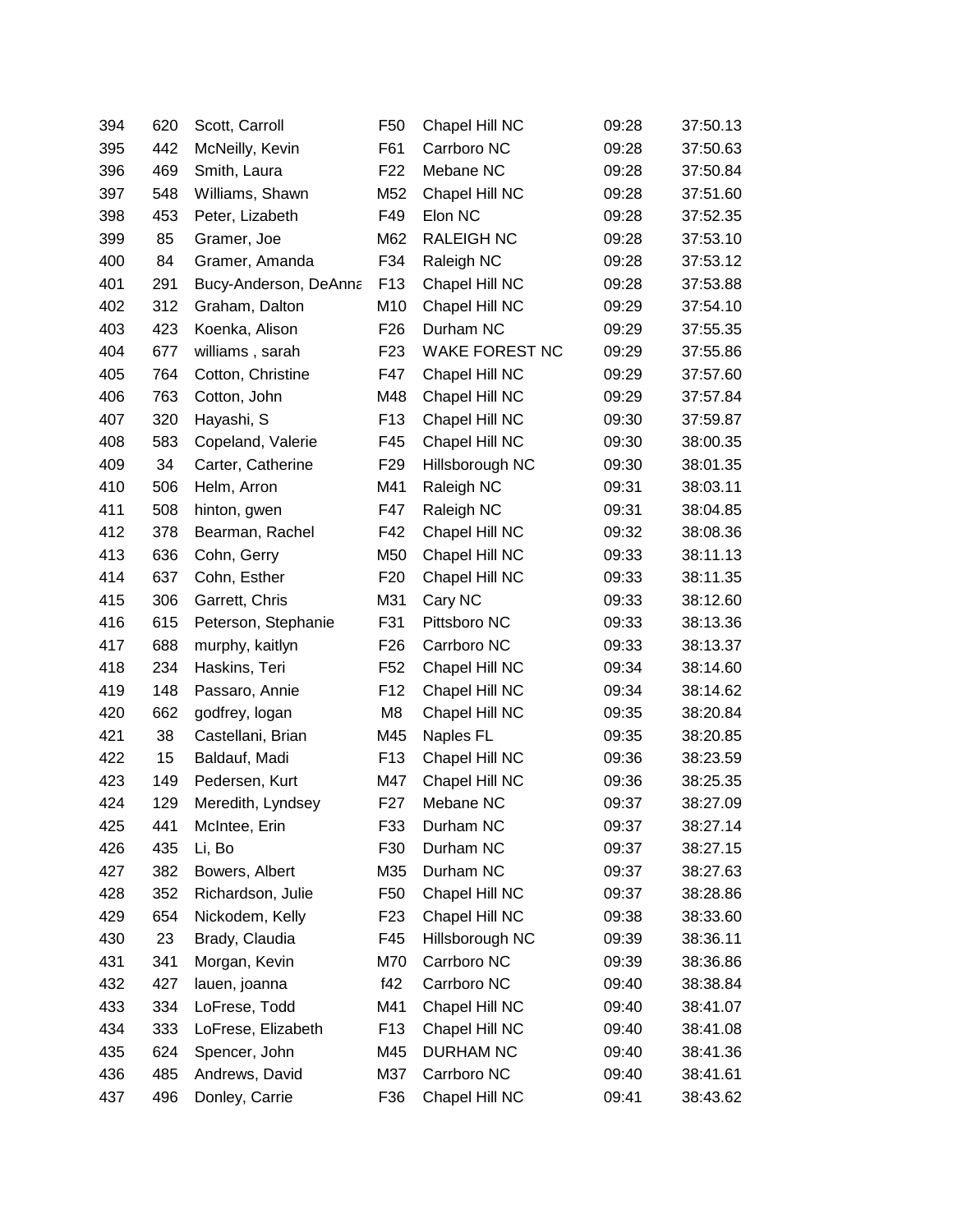| 438   | 533 | Rummage, Josh        | M34             | Raleigh NC           | 09:42 | 38:49.35 |
|-------|-----|----------------------|-----------------|----------------------|-------|----------|
| 439   | 102 | Hutcheson, Andrew    | M27             |                      | 09:43 | 38:51.36 |
| 440   | 122 | Litchfield, Brian    | M37             | Carrboro NC          | 09:43 | 38:51.59 |
| 441   | 116 | Lawrence, Susan      | F <sub>51</sub> | Chapel Hill NC       | 09:43 | 38:53.34 |
| 442   | 510 | Kloepfer, Angela     | F34             | Durham NC            | 09:44 | 38:56.11 |
| 443   | 573 | Allen, Jeffery       | M47             | Hillsborough NC      | 09:44 | 38:56.12 |
| 444   | 670 | Jahre, Benjamin      | M29             | Carrboro NC          | 09:45 | 38:58.10 |
| 445   | 347 | O'Loughlin, Kathleen | F <sub>53</sub> | Chapel Hill NC       | 09:45 | 38:58.35 |
| 446   | 284 | Balderas, Nikki      | F35             | Hillsborough NC      | 09:45 | 39:01.84 |
| 446.1 | 678 | Coulter, Ron         | M59             | Chapel Hill NC       | 9:46  | 39:05.4  |
| 447   | 596 | Hurt, Christi        | F41             | Chapel Hill NC       | 09:47 | 39:06.84 |
| 448   | 812 | la via, maria        | f49             | Chapel Hill NC       | 09:48 | 39:11.61 |
| 449   | 432 | Lester, Jim          | M56             | Hillsborough NC      | 09:48 | 39:12.34 |
| 450   | 169 | Shotwell, Jeanette   | F38             | Hillsborough NC      | 09:49 | 39:14.12 |
| 451   | 200 | watterson, carolyn   | f46             | Pittsboro NC         | 09:49 | 39:15.62 |
| 452   | 792 | Saussy, Lianne       | F9              | Chapel Hill NC       | 09:49 | 39:17.01 |
| 453   | 604 | McAdoo, Tim          | M63             | Chapel Hill NC       | 09:49 | 39:17.35 |
| 454   | 603 | McAdoo, Allison      | F34             | <b>RALEIGH NC</b>    | 09:49 | 39:17.86 |
| 455   | 793 | Saussy, Casey        | F48             | Chapel Hill NC       | 09:50 | 39:19.37 |
| 456   | 207 | Zaas, david          | M41             | Chapel Hill NC       | 09:50 | 39:20.35 |
| 457   | 592 | heivly, patty        | f52             | Chapel Hill NC       | 09:52 | 39:27.11 |
| 458   | 553 | white, hailey        | f9              | Chapel Hill NC       | 09:52 | 39:29.10 |
| 459   | 613 | Parcesepe, Angela    | F35             | Carrboro NC          | 09:52 | 39:29.11 |
| 460   | 336 | McCoy, Lisa          | F32             | Hillsborough NC      | 09:52 | 39:29.59 |
| 461   | 619 | schoenherr, jay      | M29             | Carrboro NC          | 09:53 | 39:32.87 |
| 462   | 463 | Schoenherr, Sarah    | F <sub>29</sub> | Carrboro NC          | 09:53 | 39:33.10 |
| 463   | 676 | banta, casey         | F36             | Chapel Hill NC       | 09:54 | 39:36.61 |
| 464   | 111 | Kimbell, Julia       | F <sub>52</sub> | Chapel Hill NC       | 09:55 | 39:41.11 |
| 465   | 71  | Farmer, Catherine    | F <sub>17</sub> | Chapel Hill NC       | 09:55 | 39:41.84 |
| 466   | 733 | Crawford, Jeffrey    | M64             | <b>DURHAM NC</b>     | 09:56 | 39:43.60 |
| 467   | 113 | Kleinhammes, Alfred  | M62             | Chapel Hill NC       | 09:56 | 39:45.85 |
| 468   | 313 | Graham, Vann         | M42             | Chapel Hill NC       | 09:58 | 39:50.59 |
| 469   | 818 | Mendes, Jesse        | M23             | Carrboro NC          | 09:58 | 39:52.09 |
| 470   | 816 | Mendes, Nicole       | F46             | Chapel Hill NC       | 09:58 | 39:52.12 |
| 471   | 136 | Mounce, Tim          | M38             | Chapel Hill NC       | 09:58 | 39:52.86 |
| 472   | 526 | Powell, Amy          | F <sub>51</sub> | Chapel Hill NC       | 09:58 | 39:53.12 |
| 473   | 454 | Piscitello, Michael  | M37             | Chapel Hill NC       | 09:59 | 39:56.62 |
| 474   | 431 | Lefkowitz, Justin    | M33             | Durham NC            | 10:00 | 39:59.86 |
| 475   | 12  | Anderson, Sheelagh   | F66             | Chapel Hill NC       | 10:02 | 40:07.61 |
| 476   | 671 | Kelly, Abby          | F <sub>28</sub> | Carrboro NC          | 10:03 | 40:10.87 |
| 477   | 380 | Bourassa, Adam       | M32             | <b>BURLINGTON NC</b> | 10:03 | 40:11.85 |
| 478   | 21  | Boone, Joan          | F60             | <b>Efland NC</b>     | 10:03 | 40:12.11 |
| 479   | 768 | brown, bunny         | F32             | Durham NC            | 10:04 | 40:14.37 |
| 480   | 788 | Fish, Eric           | M40             | Chapel Hill NC       | 10:04 | 40:15.34 |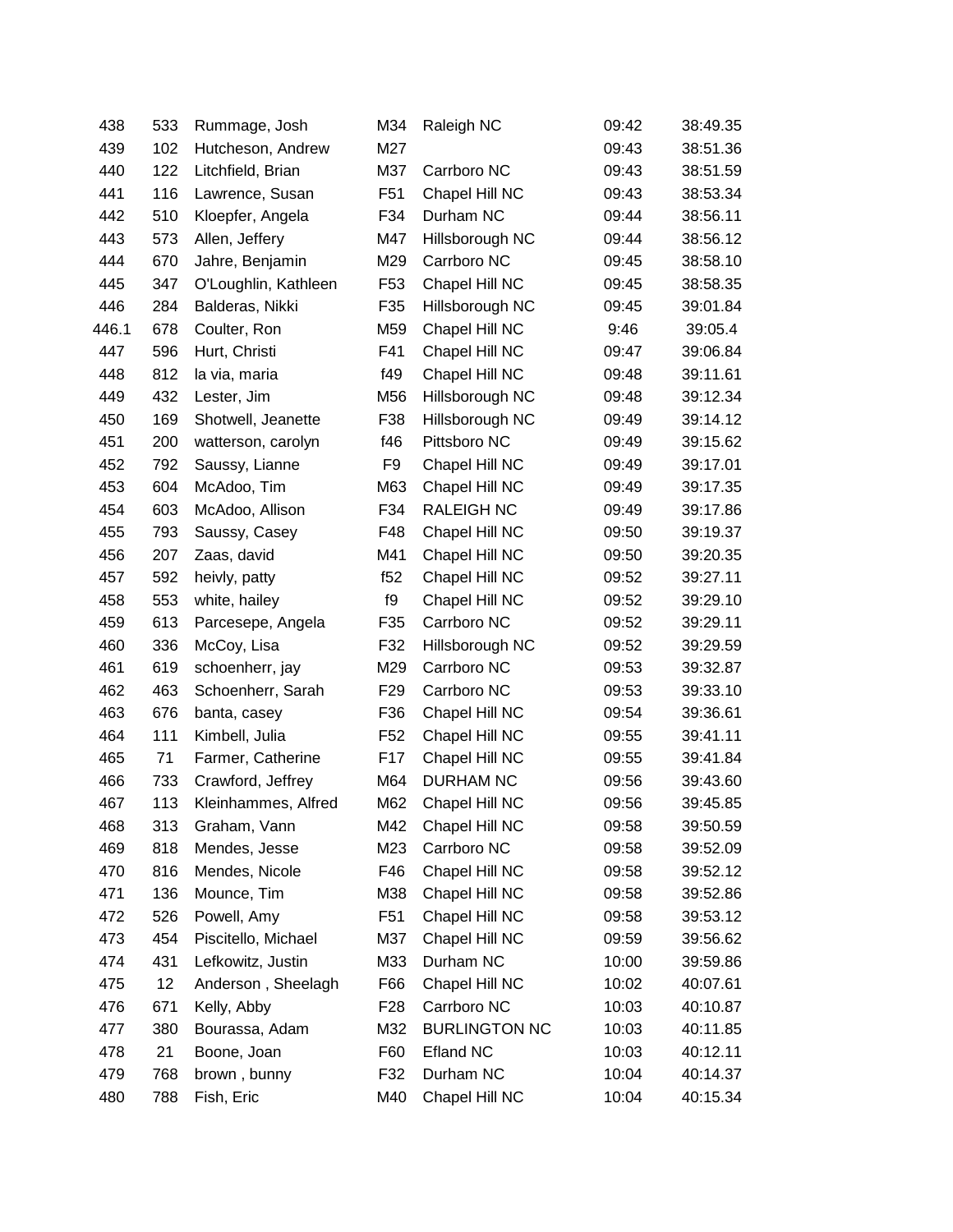| 481 | 567 | vaught, michael     | M55             | Chapel Hill NC       | 10:04 | 40:15.36 |
|-----|-----|---------------------|-----------------|----------------------|-------|----------|
| 482 | 516 | McAvoy, Greg        | M52             | Chapel Hill NC       | 10:04 | 40:15.85 |
| 483 | 80  | Gilbert, Susie      | F <sub>51</sub> | <b>DURHAM NC</b>     | 10:04 | 40:17.11 |
| 484 | 394 | Dillon, Shelley     | F <sub>53</sub> | Chapel Hill NC       | 10:04 | 40:17.61 |
| 485 | 381 | Bourassa, Dana      | F31             | <b>BURLINGTON NC</b> | 10:05 | 40:18.11 |
| 486 | 534 | Rummage, Sheri      | F36             | Raleigh NC           | 10:05 | 40:20.11 |
| 487 | 693 | Hussey, Alex        | M11             | Chapel Hill NC       | 10:06 | 40:24.37 |
| 488 | 547 | Williams, Jessica   | F36             | Chapel Hill NC       | 10:06 | 40:24.38 |
| 489 | 101 | Hussey, Jon         | M51             | Chapel Hill NC       | 10:06 | 40:25.36 |
| 490 | 17  | Barlow, Caroline    | F38             | Pittsboro NC         | 10:07 | 40:26.10 |
| 491 | 639 | Hart, Robert        | M59             | Chapel Hill NC       | 10:08 | 40:31.85 |
| 492 | 397 | Drake, Christopher  | M13             | Chapel Hill NC       | 10:08 | 40:33.87 |
| 493 | 197 | Wahlstrom, Erik     | M44             | Chapel Hill NC       | 10:09 | 40:36.86 |
| 494 | 683 | esterley, chris     | M49             | Chapel Hill NC       | 10:10 | 40:40.85 |
| 495 | 552 | white, anna         | f7              | Chapel Hill NC       | 10:11 | 40:43.87 |
| 496 | 551 | White, Tricia       | F36             | Chapel Hill NC       | 10:11 | 40:44.09 |
| 497 | 33  | Caron, Whitney      | F <sub>27</sub> | Chapel Hill NC       | 10:13 | 40:53.10 |
| 498 | 494 | carey, lindsay      | F30             | Hillsborough NC      | 10:13 | 40:53.13 |
| 499 | 112 | kirschbrown, justin | m30             | Chapel Hill NC       | 10:13 | 40:53.35 |
| 500 | 499 | Goings, Kevin       | M47             | <b>CARY NC</b>       | 10:14 | 40:55.35 |
| 501 | 817 | reiswig, dakota     | M19             |                      | 10:14 | 40:55.60 |
| 502 | 168 | Shepherd, Jen       | F39             | Hillsborough NC      | 10:15 | 40:58.61 |
| 503 | 13  | Arnel, Tom          | M50             | Carrboro NC          | 10:15 | 40:58.61 |
| 504 | 310 | Goss, Karen         | F49             | Chapel Hill NC       | 10:15 | 40:58.85 |
| 505 | 612 | Overman, Erika      | F <sub>25</sub> | Durham NC            | 10:15 | 40:59.61 |
| 506 | 732 | Blackwell, Susan    | F <sub>53</sub> | <b>DURHAM NC</b>     | 10:16 | 41:03.85 |
| 507 | 434 | Lester, Savannah    | F <sub>12</sub> | Hillsborough NC      | 10:16 | 41:05.86 |
| 508 | 155 | Price, Sophie       | F14             | Chapel Hill NC       | 10:17 | 41:08.61 |
| 509 | 739 | Fortner, Dionne     | F43             | Clayton NC           | 10:18 | 41:10.86 |
| 510 | 749 | hudgins, daniel     | m68             | <b>DURHAM NC</b>     | 10:19 | 41:14.84 |
| 511 | 751 | Wasiolek, Sue       | f58             | <b>DURHAM NC</b>     | 10:19 | 41:14.87 |
| 512 | 316 | Greene, Deb         | F <sub>56</sub> | Chapel Hill NC       | 10:19 | 41:16.34 |
| 513 | 332 | lennon, kenneth     | M56             | Durham NC            | 10:20 | 41:18.31 |
| 514 | 557 | Pate, Kristen       | F33             | Chapel Hill NC       | 10:21 | 41:23.35 |
| 515 | 199 | warshawsky, megan   | F <sub>23</sub> | Hillsborough NC      | 10:21 | 41:25.34 |
| 516 | 450 | OZOGUZ, HALUK       | M53             | Chapel Hill NC       | 10:21 | 41:25.60 |
| 517 | 618 | Sassa, Akira        | M30             | Morrisville NC       | 10:21 | 41:25.85 |
| 518 | 762 | Rath, Martha        | f42             | Chapel Hill NC       | 10:22 | 41:27.09 |
| 519 | 497 | Dowdall, Michelle   | F38             | Chapel Hill NC       | 10:22 | 41:27.59 |
| 520 | 477 | Towe, Elizabeth     | F46             | Carrboro NC          | 10:22 | 41:29.87 |
| 521 | 772 | lantz, mike         | m45             | Chapel Hill NC       | 10:23 | 41:30.10 |
| 522 | 369 | Young, Deborah      | F <sub>50</sub> | Chapel Hill NC       | 10:23 | 41:30.86 |
| 523 | 585 | Crummett, Bobbi     | F52             | Chapel Hill NC       | 10:23 | 41:31.34 |
| 524 | 578 | Bedford, Jennifer   | F34             | Apex NC              | 10:23 | 41:31.39 |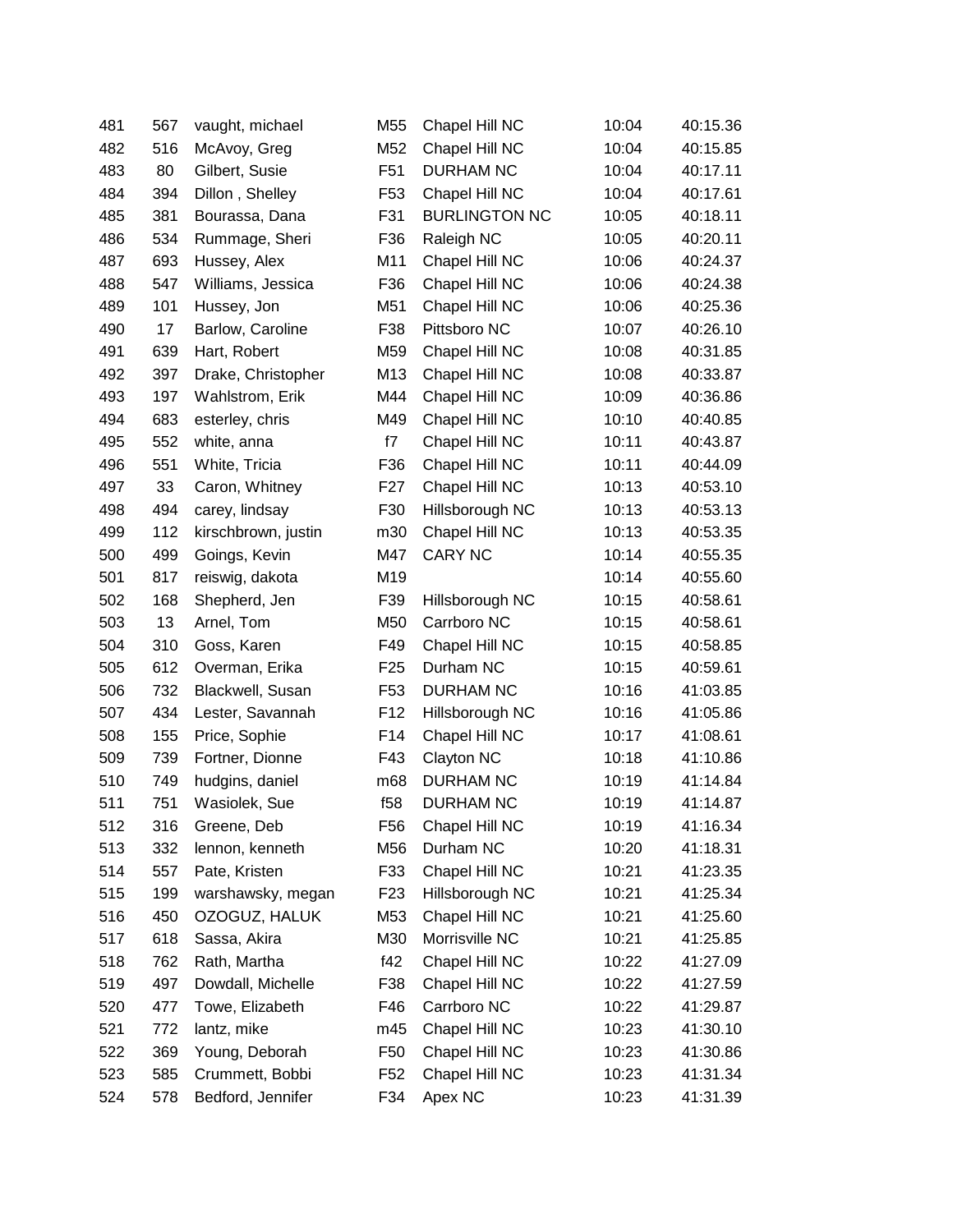| 525 | 177 | Stanford, Bobbie        | F <sub>57</sub> | Chapel Hill NC   | 10:23 | 41:33.10 |
|-----|-----|-------------------------|-----------------|------------------|-------|----------|
| 526 | 724 | cohen, jeff             | M47             | Durham NC        | 10:24 | 41:36.35 |
| 527 | 29  | <b>BUTTS, Shawntell</b> | F39             | Raleigh NC       | 10:24 | 41:37.10 |
| 528 | 227 | Farmer, Shauna          | F48             | Chapel Hill NC   | 10:25 | 41:39.36 |
| 529 | 536 | Seiz, George            | M62             | Durham NC        | 10:25 | 41:40.36 |
| 530 | 231 | Geissinger, Ladnor      | M75             | Chapel Hill NC   | 10:26 | 41:42.09 |
| 531 | 300 | Cupitt, Julia           | F65             | <b>DURHAM NC</b> | 10:26 | 41:45.36 |
| 532 | 411 | Hetherington, Jean      | F61             | Chapel Hill NC   | 10:27 | 41:49.38 |
| 533 | 410 | Hetherington, Emily     | F <sub>28</sub> | Atlanta GA       | 10:27 | 41:49.63 |
| 534 | 422 | Knight, Celeste         | F <sub>29</sub> | Durham NC        | 10:28 | 41:51.09 |
| 535 | 175 | Smith Leissner, Robin   | F36             | Durham NC        | 10:28 | 41:52.84 |
| 536 | 521 | Overton, Evan           | M37             | Carrboro NC      | 10:29 | 41:56.12 |
| 537 | 754 | simmonds, junior        | M45             | Durham NC        | 10:29 | 41:57.09 |
| 538 | 317 | Guardino, Louise        | F72             | Cary NC          | 10:29 | 41:57.59 |
| 539 | 233 | Han, Grace              | F <sub>25</sub> | Chapel Hill NC   | 10:29 | 41:57.60 |
| 540 | 107 | Johnson, Michelle       | F37             | Carrboro NC      | 10:30 | 41:58.63 |
| 541 | 518 | Morgan, Kristy          | F41             | Chapel Hill NC   | 10:30 | 41:59.37 |
| 542 | 495 | Dawson, Kevin           | M34             | Vansant VA       | 10:30 | 42:01.37 |
| 543 | 696 | Pooley, Paul            | m <sub>58</sub> | Durham NC        | 10:31 | 42:05.10 |
| 544 | 151 | Piontak, Corrie         | F37             | Chapel Hill NC   | 10:33 | 42:13.34 |
| 545 | 86  | Gray, Rose              | F31             | Carrboro NC      | 10:33 | 42:13.84 |
| 546 | 519 | Nolan, Kathleen         | F39             | Carrboro NC      | 10:35 | 42:19.85 |
| 547 | 750 | Orlowski, Jillian       | F30             | Durham NC        | 10:36 | 42:25.13 |
| 548 | 266 | Sisk, Susan             | F <sub>51</sub> | Chapel Hill NC   | 10:37 | 42:26.10 |
| 549 | 586 | de Jong, Eelco          | M29             | Chapel Hill NC   | 10:40 | 42:38.85 |
| 550 | 436 | massey, marianne        | F40             | Chapel Hill NC   | 10:40 | 42:41.61 |
| 551 | 83  | Graban, Krissy          | F <sub>23</sub> | Durham NC        | 10:41 | 42:44.60 |
| 552 | 319 | Hackney, Loretta        | F44             | Chapel Hill NC   | 10:41 | 42:45.10 |
| 553 | 323 | Horvitz, Casey          | F <sub>27</sub> | Carrboro NC      | 10:41 | 42:45.84 |
| 554 | 580 | Boten, Jessica          | F <sub>25</sub> | Carrboro NC      | 10:41 | 42:45.86 |
| 555 | 403 | Frost, Elrina           | F35             | Chapel Hill NC   | 10:42 | 42:47.06 |
| 556 | 657 | Headley, Jennifer       | F33             | Durham NC        | 10:42 | 42:47.35 |
| 557 | 656 | Tench, Beck             | F34             | Durham NC        | 10:42 | 42:47.38 |
| 558 | 527 | Powell, Bill            | M54             | Chapel Hill NC   | 10:42 | 42:49.60 |
| 559 | 28  | Burns, Kimberlie        | F <sub>52</sub> | Durham NC        | 10:43 | 42:52.34 |
| 560 | 281 | Adams, Molly            | F21             | Durham NC        | 10:44 | 42:55.60 |
| 561 | 697 | Lloyd, Aline            | F42             | Chapel Hill NC   | 10:44 | 42:56.59 |
| 562 | 73  | Fisher, Daniel          | M37             | Durham NC        | 10:45 | 42:59.59 |
| 563 | 632 | Wilson, Kristin         | F33             | Chapel Hill NC   | 10:45 | 43:00.85 |
| 564 | 627 | TAYLOR, LISA            | F38             | <b>Efland NC</b> | 10:46 | 43:02.12 |
| 565 | 631 | Waltz, Rachel           | F33             | Carrboro NC      | 10:47 | 43:08.11 |
| 566 | 396 | Doty, Michael           | M30             | Chapel Hill NC   | 10:48 | 43:11.59 |
| 567 | 255 | Ozoguz, Arzu            | F42             | Chapel Hill NC   | 10:48 | 43:12.11 |
| 568 | 288 | Boggess, Mason          | M12             | Chapel Hill NC   | 10:50 | 43:18.59 |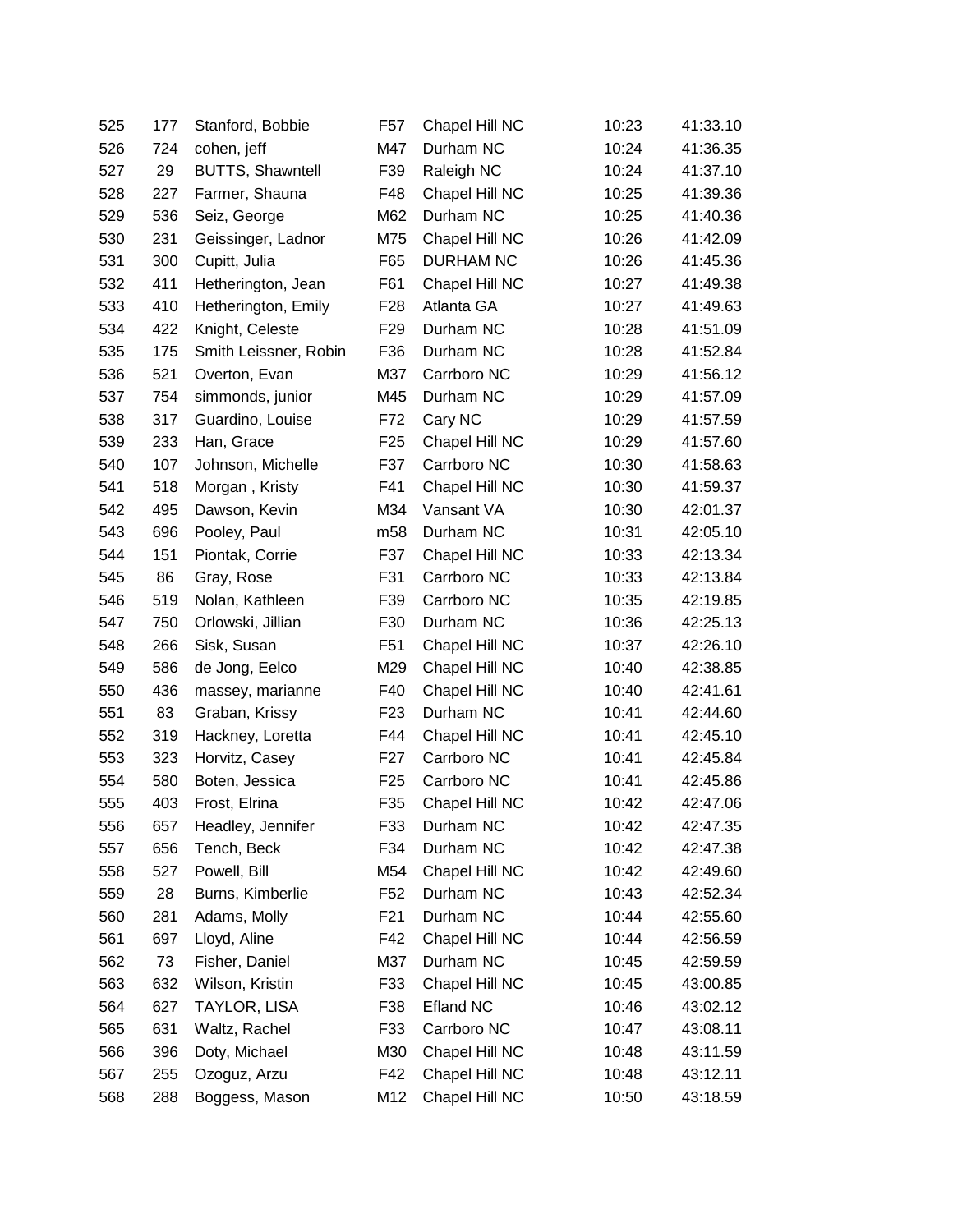| 569 | 514 | Marsland, Anne       | F39             | Raleigh NC        | 10:50 | 43:19.11 |
|-----|-----|----------------------|-----------------|-------------------|-------|----------|
| 570 | 515 | Marsland, Tate       | M9              | Raleigh NC        | 10:50 | 43:19.54 |
| 571 | 55  | Coyle, Thomas        | M38             | Durham NC         | 10:50 | 43:20.59 |
| 572 | 182 | Stevens, Mark        | M29             | Carrboro NC       | 10:50 | 43:21.60 |
| 573 | 19  | Bohmer, Elise        | F <sub>23</sub> | Chapel Hill NC    | 10:50 | 43:21.84 |
| 574 | 609 | Morovati, Meredith   | F43             | Carrboro NC       | 10:51 | 43:23.10 |
| 575 | 460 | Sadler jr, Bobby     | M37             | <b>GRAHAM NC</b>  | 10:51 | 43:23.34 |
| 576 | 292 | Carpenter, Kimberly  | F48             | Chapel Hill NC    | 10:51 | 43:24.60 |
| 577 | 265 | Rossi, Kim           | F49             | Chapel Hill NC    | 10:51 | 43:24.61 |
| 578 | 457 | Roe, Lori            | F43             | Chapel Hill NC    | 10:51 | 43:24.86 |
| 579 | 645 | priola, ginna        | F32             | Durham NC         | 10:52 | 43:27.36 |
| 580 | 408 | hart, lauren         | f28             | Chapel Hill NC    | 10:53 | 43:30.62 |
| 581 | 384 | Cannon, Abby         | F <sub>29</sub> | Carrboro NC       | 10:53 | 43:31.11 |
| 582 | 93  | Hanson-Baldauf, Dana | F43             | Chapel Hill NC    | 10:54 | 43:36.59 |
| 583 | 398 | Drake, Jennifer      | F36             | Chapel Hill NC    | 10:54 | 43:37.35 |
| 584 | 24  | Brecher, Mark        | M57             | Chapel Hill NC    | 10:55 | 43:38.11 |
| 585 | 10  | Abe, Paige           | F <sub>25</sub> | Chapel Hill NC    | 10:55 | 43:41.13 |
| 586 | 744 | cox, jennifer        | F31             |                   | 10:55 | 43:41.36 |
| 587 | 147 | Partner, Kelly       | F <sub>24</sub> | Durham NC         | 10:55 | 43:41.38 |
| 588 | 22  | Bowker, Howard       | M71             | New Castle DE     | 10:56 | 43:44.35 |
| 589 | 813 | buebel, maya         | f12             | Chapel Hill NC    | 10:56 | 43:45.11 |
| 590 | 466 | Shimmin, Kristin     | F33             | Pittsburgh PA     | 10:56 | 43:45.38 |
| 591 | 194 | Vetter, Nicole       | F34             | Chapel Hill NC    | 10:56 | 43:45.60 |
| 592 | 807 | hulbert, mark        | M57             |                   | 10:57 | 43:48.59 |
| 593 | 669 | jahre, jessica       | F30             | Carrboro NC       | 10:58 | 43:53.36 |
| 594 | 448 | Norris, Mike         | M39             | Southern Pines NC | 10:59 | 43:54.59 |
| 595 | 252 | Nelson, Chantel      | F43             | Chapel Hill NC    | 10:59 | 43:54.87 |
| 596 | 736 | Karrigan, Patricia   | F <sub>56</sub> | Carrboro NC       | 10:59 | 43:56.84 |
| 597 | 261 | Rider, Ana           | F39             | Carrboro NC       | 10:59 | 43:57.13 |
| 598 | 326 | Keeling, Lori        | F38             | <b>DURHAM NC</b>  | 11:01 | 44:03.10 |
| 599 | 103 | Ingersoll, Amanda    | F28             | Chapel Hill NC    | 11:02 | 44:08.88 |
| 600 | 344 | Mundia, Jennifer     | F <sub>26</sub> | Apex NC           | 11:02 | 44:09.61 |
| 601 | 153 | Pontious, Emily      | F30             | Hillsborough NC   | 11:04 | 44:17.35 |
| 602 | 476 | Tovell, Chris        | M48             | Carrboro NC       | 11:05 | 44:18.10 |
| 603 | 350 | Price, Kim           | F46             | Chapel Hill NC    | 11:05 | 44:18.35 |
| 604 | 478 | Vassiliadis, Kim     | F37             | Carrboro NC       | 11:05 | 44:20.59 |
| 605 | 523 | Pavilonis, Helen     | F42             | Durham NC         | 11:06 | 44:23.84 |
| 606 | 82  | Gosselin, Tracy      | F42             | Durham NC         | 11:06 | 44:23.85 |
| 607 | 468 | Slaven, Cassandra    | F44             | <b>RALEIGH NC</b> | 11:06 | 44:24.61 |
| 608 | 805 | hundley, robert      | m31             | Durham NC         | 11:07 | 44:28.38 |
| 609 | 694 | DeMarcus, Forrest    | M36             | Carrboro NC       | 11:07 | 44:29.34 |
| 610 | 52  | Couper, Rietta       | F54             | Chapel Hill NC    | 11:07 | 44:29.36 |
| 611 | 269 | Smith, Maryann       | F62             | Pittsboro NC      | 11:08 | 44:33.35 |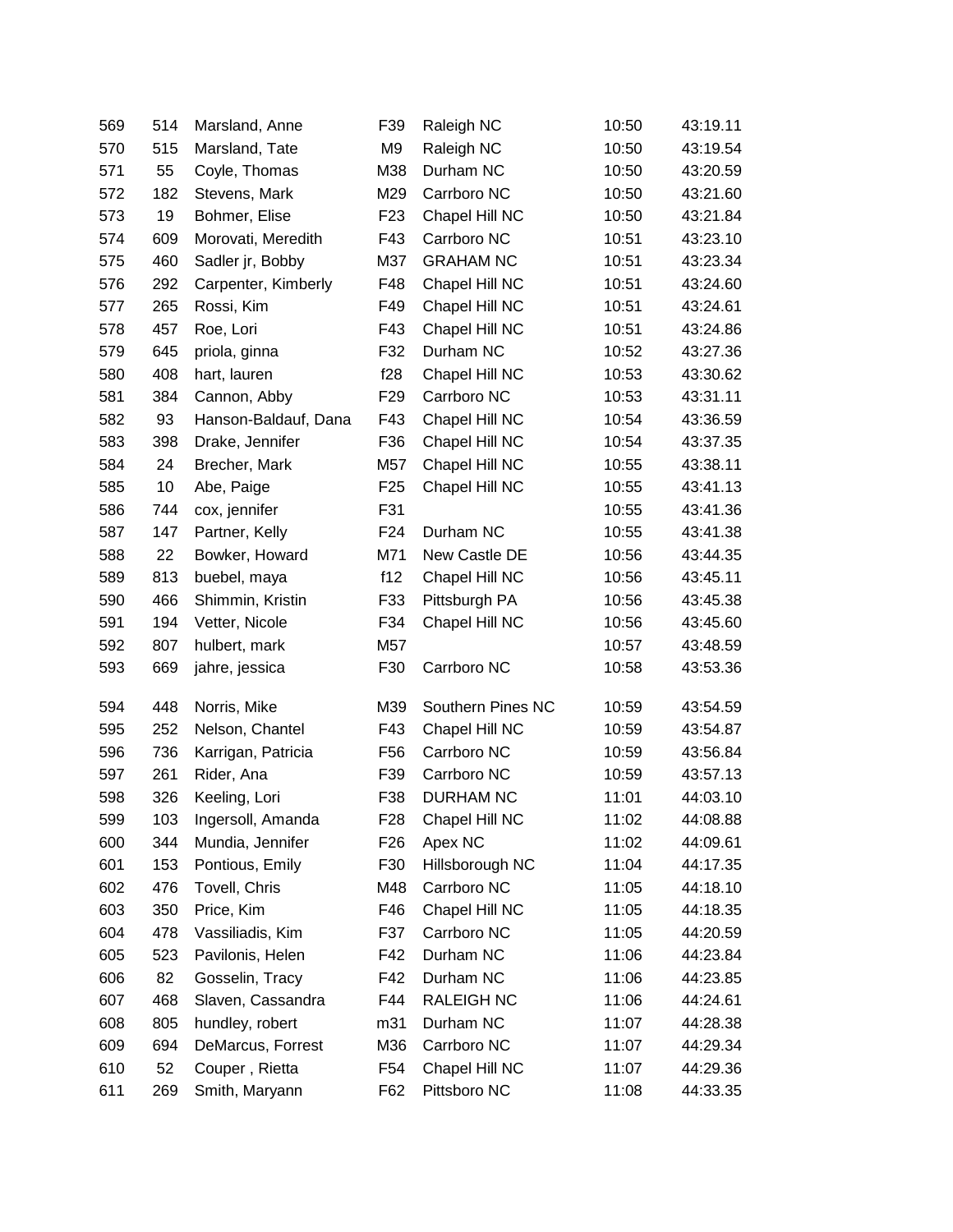| 612 | 325 | Jones, Waverly          | M32             | Durham NC        | 11:09 | 44:34.86 |
|-----|-----|-------------------------|-----------------|------------------|-------|----------|
| 613 | 663 | WANSLEY, BRANT          | M66             | Carrboro NC      | 11:11 | 44:44.35 |
| 614 | 307 | Garrett, Tom            | M30             | Raleigh NC       | 11:13 | 44:50.59 |
| 615 | 187 | Thomas, Jason           | M42             | <b>GRAHAM NC</b> | 11:13 | 44:52.34 |
| 616 | 579 | Bell, Jerry             | M75             | Chapel Hill NC   | 11:14 | 44:56.86 |
| 617 | 539 | Tavernise, Adriana      | F41             | Mebane NC        | 11:15 | 45:00.59 |
| 618 | 642 | Kerr, Matthew           | M38             | Chapel Hill NC   | 11:15 | 45:01.11 |
| 619 | 621 | Siano, Gaetano          | M37             | Carrboro NC      | 11:16 | 45:03.88 |
| 620 | 800 | bunnell, lesley         | F39             |                  | 11:16 | 45:03.88 |
| 621 | 796 | grabowski, jon          | M <sub>8</sub>  |                  | 11:17 | 45:07.85 |
| 622 | 311 | Grabowski, Chuck        | M38             | Chapel Hill NC   | 11:17 | 45:08.11 |
| 623 | 628 | Teer, Amanda            | F30             | Chapel Hill NC   | 11:18 | 45:10.84 |
| 624 | 458 | Rosen, Norm             | m59             | Chapel Hill NC   | 11:19 | 45:17.10 |
| 625 | 290 | Bryant, Shamecca        | F30             | Durham NC        | 11:20 | 45:19.84 |
| 626 | 54  | Coyle, Courtney         | F32             | Durham NC        | 11:21 | 45:22.12 |
| 627 | 302 | Emilson, Kristen        | F <sub>23</sub> | Chapel Hill NC   | 11:23 | 45:33.84 |
| 628 | 114 | Lane, Ilana             | F <sub>26</sub> | Durham NC        | 11:24 | 45:35.37 |
| 629 | 105 | Jarrett, Sydney         | F <sub>26</sub> | Apex NC          | 11:24 | 45:36.62 |
| 630 | 417 | Juba, Nicole            | F <sub>29</sub> | Apex NC          | 11:24 | 45:36.87 |
| 631 | 138 | Murray, Sharon          | f49             | Chapel Hill NC   | 11:26 | 45:42.10 |
| 632 | 598 | Jones, Lucia            | F31             | <b>DURHAM NC</b> | 11:27 | 45:46.87 |
| 633 | 666 | Owens, Richard          | M69             | Chapel Hill NC   | 11:28 | 45:50.35 |
| 634 | 491 | blue, johanna           | f28             | Durham NC        | 11:28 | 45:51.63 |
| 635 | 784 | cox-franklin, elizabeth | F <sub>29</sub> | Durham NC        | 11:28 | 45:51.84 |
| 636 | 661 | carrig, madeline        | F43             | Chapel Hill NC   | 11:29 | 45:55.35 |
| 637 | 98  | Hoppin, Jane            | F49             | Chapel Hill NC   | 11:31 | 46:02.35 |
| 638 | 156 | Raborn, Dana            | F40             | Carrboro NC      | 11:31 | 46:03.09 |
| 639 | 104 | Iuliucci, Darla         | F44             | Fuquay-Varina NC | 11:31 | 46:04.61 |
| 640 | 53  | Cowell, Leilani         | F <sub>57</sub> | Raleigh NC       | 11:32 | 46:09.86 |
| 641 | 391 | Davis, Julie            | F <sub>50</sub> | SAN DIEGO CA     | 11:33 | 46:10.11 |
| 642 | 528 | Puttkammer, Katie       | F30             | Durham NC        | 11:35 | 46:20.35 |
| 643 | 31  | Cabrera, Rebeca         | F44             | Durham NC        | 11:36 | 46:24.12 |
| 644 | 293 | Cook, Camden            | F46             | Carrboro NC      | 11:37 | 46:27.59 |
| 645 | 228 | Fenhagen, caitlin       | F44             | Chapel Hill NC   | 11:39 | 46:34.09 |
| 646 | 270 | Stegman, Karen          | F44             | Chapel Hill NC   | 11:39 | 46:34.35 |
| 647 | 262 | Rivers, McNair          | F35             | Chapel Hill NC   | 11:39 | 46:35.63 |
| 648 | 258 | Pollock, Kelly          | F41             | Chapel Hill NC   | 11:39 | 46:35.64 |
| 649 | 545 | Verni, Kaitlin          | F <sub>23</sub> | Hope Mills NC    | 11:39 | 46:36.61 |
| 650 | 487 | Bandy, Katherine        | F37             | Durham NC        | 11:40 | 46:39.34 |
| 651 | 720 | Arnott, Roger           | M47             | Chapel Hill NC   | 11:41 | 46:43.38 |
| 652 | 721 | Arnott, Hallie          | F11             | Chapel Hill NC   | 11:41 | 46:43.62 |
| 653 | 160 | Roggenbuck, Sharon      | F74             | Hillsborough NC  | 11:44 | 46:55.13 |
| 654 | 264 | Rogers, Heather         | F44             | Chapel Hill NC   | 11:46 | 47:02.60 |
| 655 | 655 | Unknown, 10             | U <sub>0</sub>  |                  | 11:46 | 47:02.88 |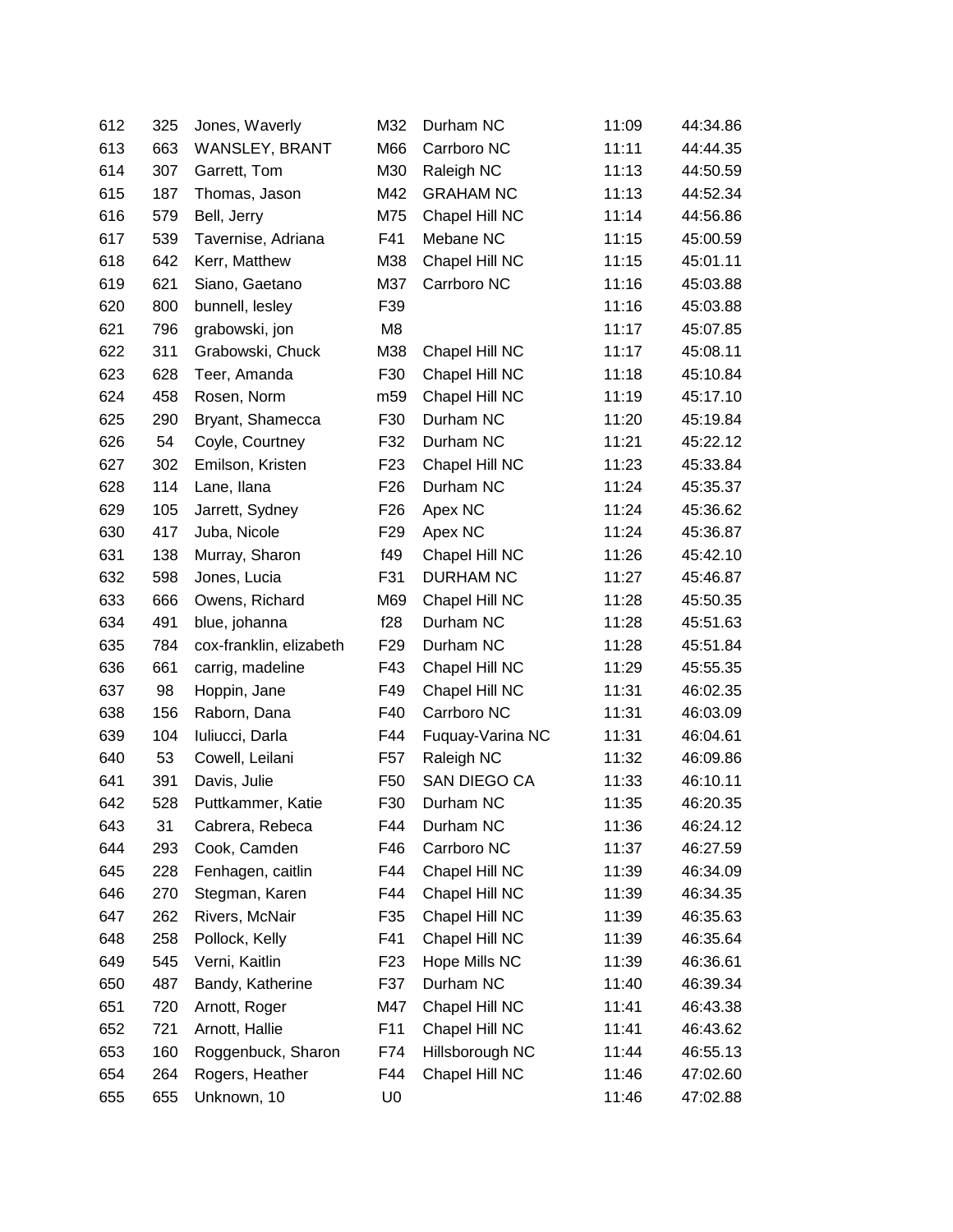| 656 | 210 | Zellner, Alissa         | F31             | Raleigh NC              | 11:46 | 47:05.11 |
|-----|-----|-------------------------|-----------------|-------------------------|-------|----------|
| 657 | 743 | Oh, Adrianna            | F <sub>22</sub> | Carrboro NC             | 11:48 | 47:10.13 |
| 658 | 224 | Dunn, Claren            | F41             | Durham NC               | 11:49 | 47:15.34 |
| 659 | 331 | Lane, Zachary           | M29             | Durham NC               | 11:49 | 47:16.87 |
| 660 | 279 | Young, Marijean         | F <sub>59</sub> | Chapel Hill NC          | 11:49 | 47:17.60 |
| 661 | 568 | bresler, lynn           | F54             | Chapel Hill NC          | 11:50 | 47:21.36 |
| 662 | 226 | Faccidomo, Sara         | F37             | Chapel Hill NC          | 11:51 | 47:25.35 |
| 663 | 240 | Kesler, Karen           | F45             | Chapel Hill NC          | 11:51 | 47:25.39 |
| 664 | 667 | Pass, Kris              | F44             | Chapel Hill NC          | 11:51 | 47:25.59 |
| 665 | 18  | Bhatt, Nilima           | F38             | Cary NC                 | 11:52 | 47:26.84 |
| 666 | 452 | Peter, Kyler            | M13             | Elon NC                 | 11:53 | 47:30.13 |
| 667 | 247 | McCormick, Deborah      | F46             | Chapel Hill NC          | 11:53 | 47:32.86 |
| 668 | 92  | Guttman, Dawn           | F38             | Mebane NC               | 11:54 | 47:34.37 |
| 669 | 91  | Guttman, Barbara        | F60             | Mebane NC               | 11:54 | 47:34.60 |
| 670 | 806 | landen, jane            | f67             | Mebane NC               | 11:54 | 47:34.86 |
| 671 | 174 | Smith Cormican, Melissa | F40             | Knightdale NC           | 11:54 | 47:37.09 |
| 672 | 414 | Howes, Cathy            | F <sub>51</sub> | Chapel Hill NC          | 11:56 | 47:42.59 |
| 673 | 738 | Smith, Kristen          | F34             | Chapel Hill NC          | 11:57 | 47:46.62 |
| 674 | 274 | West, Alyson            | F42             | Chapel Hill NC          | 11:57 | 47:47.86 |
| 675 | 455 | Powers, Bill            | M78             | Chapel Hill NC          | 11:59 | 47:56.59 |
| 676 | 335 | Lujan, Nan              | F33             | Chapel Hill NC          | 12:01 | 48:03.86 |
| 677 | 211 | Amin, Hetal             | F37             | Chapel Hill NC          | 12:04 | 48:14.09 |
| 678 | 413 | House, Myles            | F <sub>15</sub> | Carrboro NC             | 12:05 | 48:19.59 |
| 679 | 246 | Lu-Burris, Lisa         | F <sub>27</sub> | <b>Efland NC</b>        | 12:06 | 48:22.35 |
| 680 | 193 | Varney, Madeline        | F <sub>23</sub> | Chapel Hill NC          | 12:06 | 48:23.85 |
| 681 | 717 | Edwards, Sarah          | F32             | <b>BURLINGTON NC</b>    | 12:06 | 48:25.34 |
| 682 | 406 | Grieb, Debra            | F65             | Cary NC                 | 12:08 | 48:30.34 |
| 683 | 45  | Clement, Katie          | F35             | Chapel Hill NC          | 12:08 | 48:31.10 |
| 684 | 137 | Murphy, Robert          | M50             | Chapel Hill NC          | 12:08 | 48:31.85 |
| 685 | 35  | Carter, Mark            | M55             | <b>Bellefontaine OH</b> | 12:11 | 48:44.10 |
| 686 | 540 | Terrill, Kimber         | F42             | Clayton NC              | 12:13 | 48:51.61 |
| 687 | 407 | Grieb, Ron              | M65             | Cary NC                 | 12:16 | 49:03.35 |
| 688 | 296 | Cowell, Hannah          | F7              | Apex NC                 | 12:19 | 49:15.11 |
| 689 | 298 | Cowell, Melissa         | F35             | Apex NC                 | 12:19 | 49:16.86 |
| 690 | 623 | Spear, Mike             | M77             | Richmond VA             | 12:22 | 49:27.36 |
| 691 | 360 | Tucker, Jenna           | F <sub>28</sub> | Carrboro NC             | 12:23 | 49:30.35 |
| 692 | 680 | ramsey, stacy           | F <sub>22</sub> | Durham NC               | 12:23 | 49:30.37 |
| 693 | 185 | Strobel, Jennifer       | F39             | Durham NC               | 12:25 | 49:40.61 |
| 694 | 770 | Schmitt, Kristin        | F <sub>23</sub> | Rocky Mount NC          | 12:39 | 50:37.12 |
| 695 | 219 | Browner, Jeremy         | M38             | Chapel Hill NC          | 12:39 | 50:37.35 |
| 696 | 128 | McClellan, Elizabeth    | F <sub>23</sub> | Raleigh NC              | 12:39 | 50:37.60 |
| 697 | 172 | Simons, Jessica         | F <sub>23</sub> | Durham NC               | 12:42 | 50:48.11 |
| 698 | 674 | bunce, julie            | f48             | Chapel Hill NC          | 12:45 | 50:59.36 |
| 699 | 640 | west, tracey            | F60             | Chapel Hill NC          | 12:45 | 51:01.36 |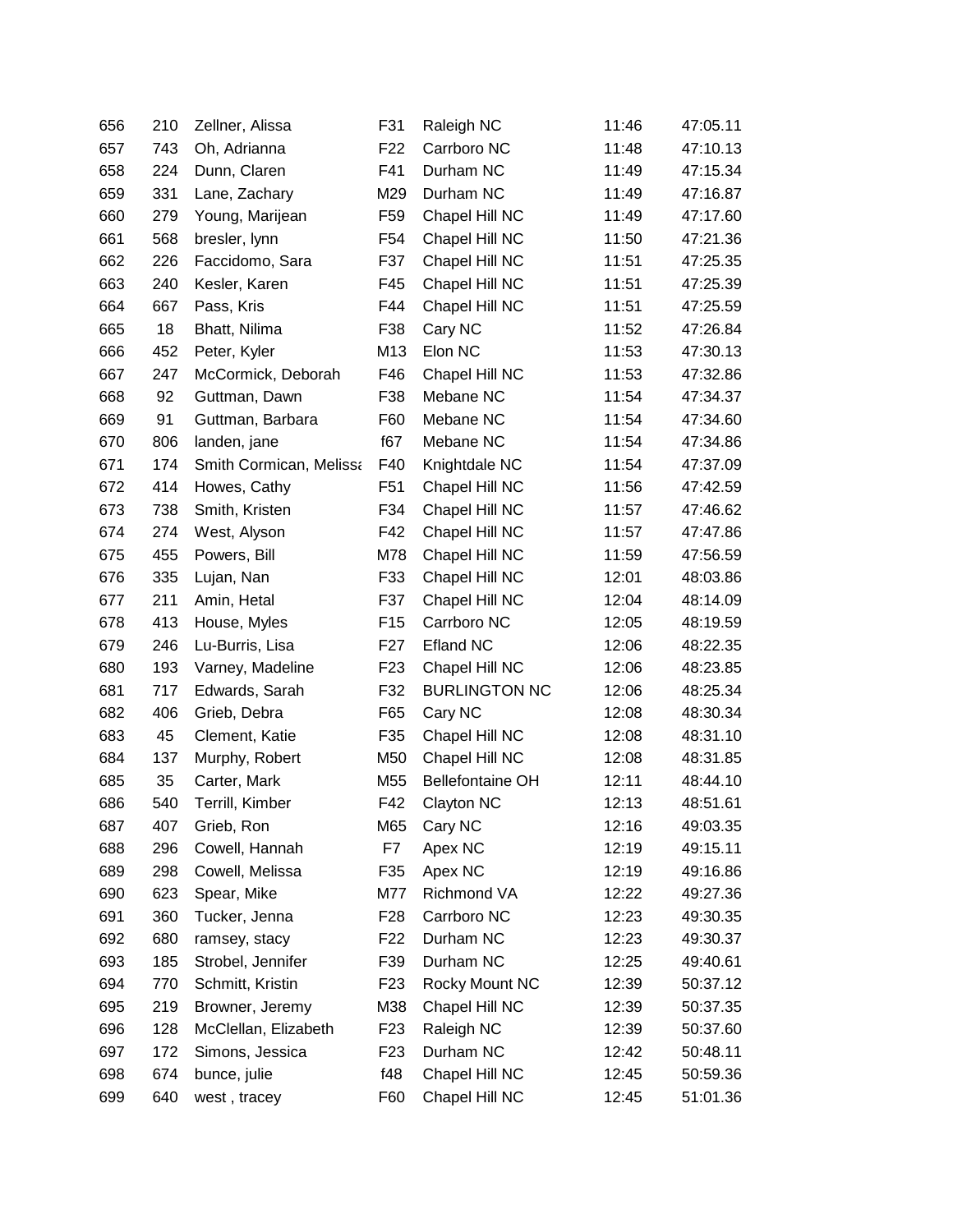| 700 | 801 | lauer, theresa            | F <sub>50</sub> |                         | 12:46 | 51:05.86 |
|-----|-----|---------------------------|-----------------|-------------------------|-------|----------|
| 701 | 268 | Smith, Karima             | F49             | Durham NC               | 12:48 | 51:12.86 |
| 702 | 321 | Haywood, Marion           | F66             | Chapel Hill NC          | 12:49 | 51:15.61 |
| 703 | 245 | Lieberum, Susan           | F <sub>58</sub> | Pittsboro NC            | 12:51 | 51:22.85 |
| 704 | 673 | Dawson, Kim               | F <sub>55</sub> | Carrboro NC             | 12:52 | 51:26.12 |
| 705 | 464 | Schuster, Betty           | F65             | Youngsville NC          | 12:53 | 51:32.09 |
| 706 | 218 | Brown, Amy                | F41             | Chapel Hill NC          | 12:58 | 51:50.12 |
| 707 | 706 | Millager, Sue             | F <sub>54</sub> | Carrboro NC             | 12:58 | 51:51.09 |
| 708 | 481 | Wertley-Rotenberry, Juli  | F42             | Chapel Hill NC          | 13:00 | 51:59.59 |
| 709 | 222 | Costello, Jennifer        | F41             | Chapel Hill NC          | 13:02 | 52:07.10 |
| 710 | 699 | Bono, Lisa                | F32             | Chapel Hill NC          | 13:02 | 52:07.36 |
| 711 | 184 | Strickland, Jennifer      | F <sub>52</sub> | Carrboro NC             | 13:06 | 52:22.85 |
| 712 | 385 | Chandler, Alicia          | F43             | Durham NC               | 13:18 | 53:12.12 |
| 713 | 249 | McGovern, Erin            | F31             | Chapel Hill NC          | 13:23 | 53:31.10 |
| 714 | 259 | Powell, Ida               | F <sub>24</sub> | Chapel Hill NC          | 13:23 | 53:31.35 |
| 715 | 728 | Tipton, BJ                | F49             | Chapel Hill NC          | 13:23 | 53:31.59 |
| 716 | 40  | Caviston, Melissa         | F <sub>25</sub> | Apex NC                 | 13:24 | 53:36.11 |
| 717 | 43  | Chir, Alexandra           | F <sub>20</sub> | Carrboro NC             | 13:27 | 53:47.12 |
| 718 | 712 | gilboe-staller, christine | F47             |                         | 13:32 | 54:09.85 |
| 719 | 365 | White, Susannah           | F32             | Chapel Hill NC          | 13:33 | 54:13.62 |
| 720 | 304 | Fox, Amy                  | F34             | Chapel Hill NC          | 13:33 | 54:13.87 |
| 721 | 305 | Fox, JB                   | M34             | Chapel Hill NC          | 13:34 | 54:17.36 |
| 722 | 276 | Wilkins, Bobbi            | F <sub>54</sub> | Chapel Hill NC          | 13:35 | 54:18.60 |
| 723 | 359 | Talton, Ann               | F <sub>56</sub> | Hillsborough NC         | 13:36 | 54:23.84 |
| 724 | 216 | Booth, Donna              | F48             | Hillsborough NC         | 13:36 | 54:23.85 |
| 725 | 465 | Shachtman, Catherine      | F <sub>21</sub> | Pittsboro NC            | 13:37 | 54:28.34 |
| 726 | 239 | Keener, Patricia          | F45             | Chapel Hill NC          | 13:37 | 54:29.84 |
| 727 | 241 | Kulkarni, Tanuj           | M47             | Chapel Hill NC          | 13:40 | 54:38.34 |
| 728 | 351 | Rainville, Heather        | F43             | Pittsboro NC            | 13:46 | 55:04.61 |
| 729 | 340 | Moore, Dana               | F38             | Durham NC               | 13:47 | 55:07.85 |
| 730 | 278 | Witt, Mil                 | F48             | Chapel Hill NC          | 13:49 | 55:17.36 |
| 731 | 220 | Bush, Rebecca             | F61             | Raleigh NC              | 13:53 | 55:33.86 |
| 732 | 277 | Williams, Crystal         | F39             | Durham NC               | 13:55 | 55:38.34 |
| 733 | 141 | Odell, Jennifer           | F <sub>29</sub> | <b>Holly Springs NC</b> | 14:06 | 56:22.85 |
| 734 | 275 | Wilde, Natalie            | F35             | Chapel Hill NC          | 14:06 | 56:25.85 |
| 735 | 695 | Jaromin, Christina        | F34             | Chapel Hill NC          | 14:20 | 57:18.11 |
| 736 | 409 | hennen, jill              | F47             | Chapel Hill NC          | 14:20 | 57:19.35 |
| 737 | 238 | Kane, Allyson             | F39             | Chapel Hill NC          | 14:21 | 57:22.85 |
| 738 | 232 | Greene, Sara              | F33             | Durham NC               | 14:22 | 57:26.62 |
| 739 | 256 | Pearson, Amy              | F34             | Chapel Hill NC          | 14:29 | 57:55.84 |
| 740 | 229 | Ferguson, Lynn            | F67             | Pittsboro NC            | 14:32 | 58:08.36 |
| 741 | 282 | Alvarado, Erika           | F <sub>26</sub> | Raleigh NC              | 14:44 | 58:56.60 |
| 742 | 162 | Schneider, Carrie         | F35             | <b>CARY NC</b>          | 14:46 | 59:04.09 |
| 743 | 214 | Berley, Lisa              | F60             | Chapel Hill NC          | 14:48 | 59:13.60 |